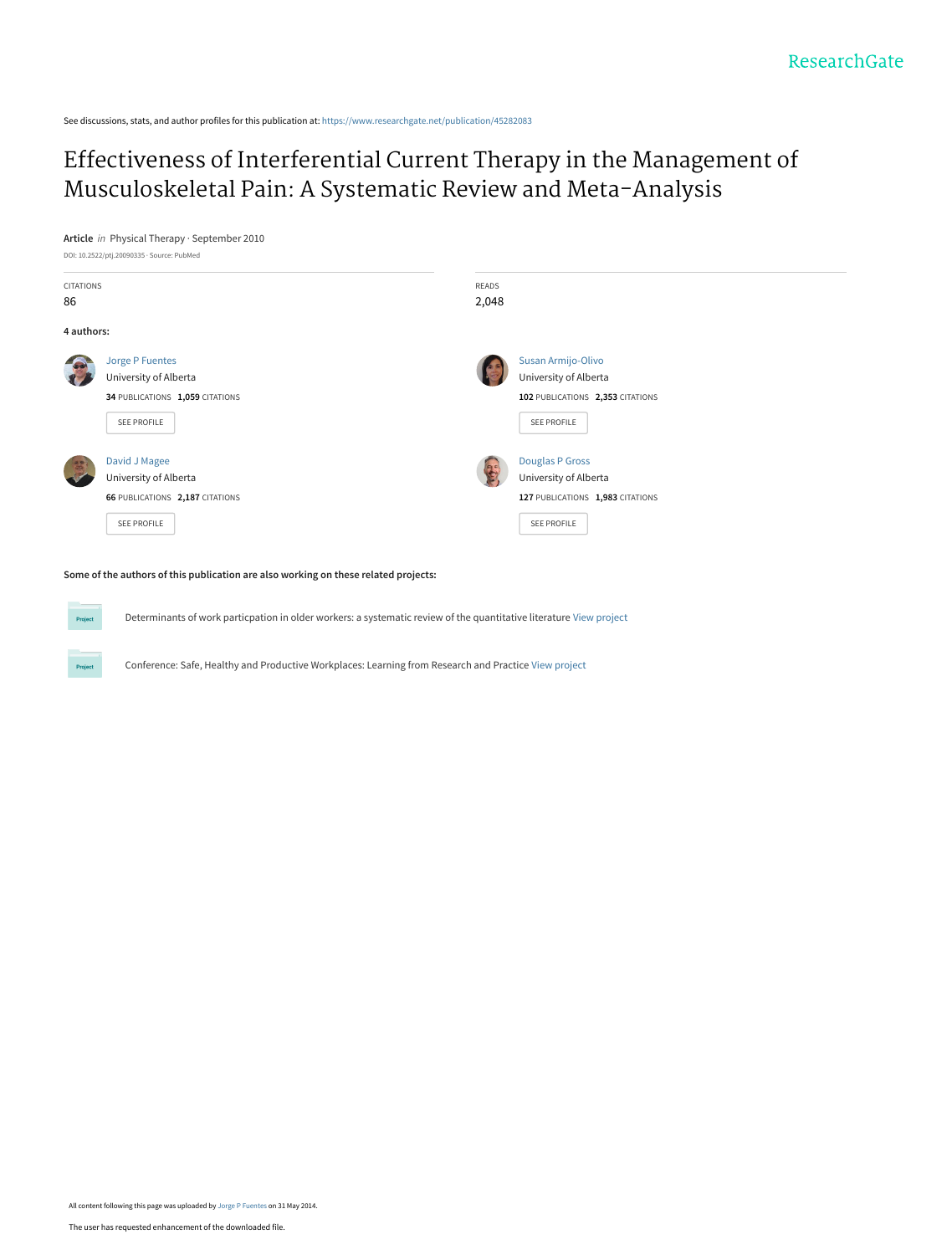# **Effectiveness of Interferential Current Therapy in the Management of Musculoskeletal Pain: A Systematic Review and Meta-Analysis**

Jorge P. Fuentes, Susan Armijo Olivo, David J. Magee, Douglas P. Gross

**Background.** Interferential current (IFC) is a common electrotherapeutic modality used to treat pain. Although IFC is widely used, the available information regarding its clinical efficacy is debatable.

**Purpose.** The aim of this systematic review and meta-analysis was to analyze the available information regarding the efficacy of IFC in the management of musculoskeletal pain.

**Data Sources.** Randomized controlled trials were obtained through a computerized search of bibliographic databases (ie, CINAHL, Cochrane Library, EMBASE, MEDLINE, PEDro, Scopus, and Web of Science) from 1950 to February 8, 2010.

**Data Extraction.** Two independent reviewers screened the abstracts found in the databases. Methodological quality was assessed using a compilation of items included in different scales related to rehabilitation research. The mean difference, with 95% confidence interval, was used to quantify the pooled effect. A chi-square test for heterogeneity was performed.

**Data Synthesis.** A total of 2,235 articles were found. Twenty studies fulfilled the inclusion criteria. Seven articles assessed the use of IFC on joint pain; 9 articles evaluated the use of IFC on muscle pain; 3 articles evaluated its use on soft tissue shoulder pain; and 1 article examined its use on postoperative pain. Three of the 20 studies were considered to be of high methodological quality, 14 studies were considered to be of moderate methodological quality, and 3 studies were considered to be of poor methodological quality. Fourteen studies were included in the meta-analysis.

**Conclusion.** Interferential current as a supplement to another intervention seems to be more effective for reducing pain than a control treatment at discharge and more effective than a placebo treatment at the 3-month follow-up. However, it is unknown whether the analgesic effect of IFC is superior to that of the concomitant interventions. Interferential current alone was not significantly better than placebo or other therapy at discharge or follow-up. Results must be considered with caution due to the low number of studies that used IFC alone. In addition, the heterogeneity across studies and methodological limitations prevent conclusive statements regarding analgesic efficacy.

J.P. Fuentes, BPT, MSc, is a PhD student in the Faculty of Rehabilitation Medicine, University of Alberta, 3–50 Corbett Hall, Edmonton, Alberta, Canada T6G 2G4, and Department of Physical Therapy, Catholic University of Maule, Talca, Chile. Address all correspondence to Mr Fuentes at: jorgef@ualberta.ca.

S. Armijo Olivo, BScPT, MSc, PhD, is affiliated with the Faculty of Rehabilitation Medicine, University of Alberta.

D.J. Magee, BPT, PhD, is Professor, Department of Physical Therapy, Faculty of Rehabilitation Medicine, University of Alberta.

D.P. Gross, PT, PhD, is Associate Professor, Department of Physical Therapy, Faculty of Rehabilitation Medicine, University of Alberta.

[Fuentes JP, Armijo Olivo S, Magee DJ, Gross DP. Effectiveness of interferential current therapy in the management of musculoskeletal pain: a systematic review and meta-analysis. *Phys Ther*. 2010;90: 1219–1238.]

© 2010 American Physical Therapy Association

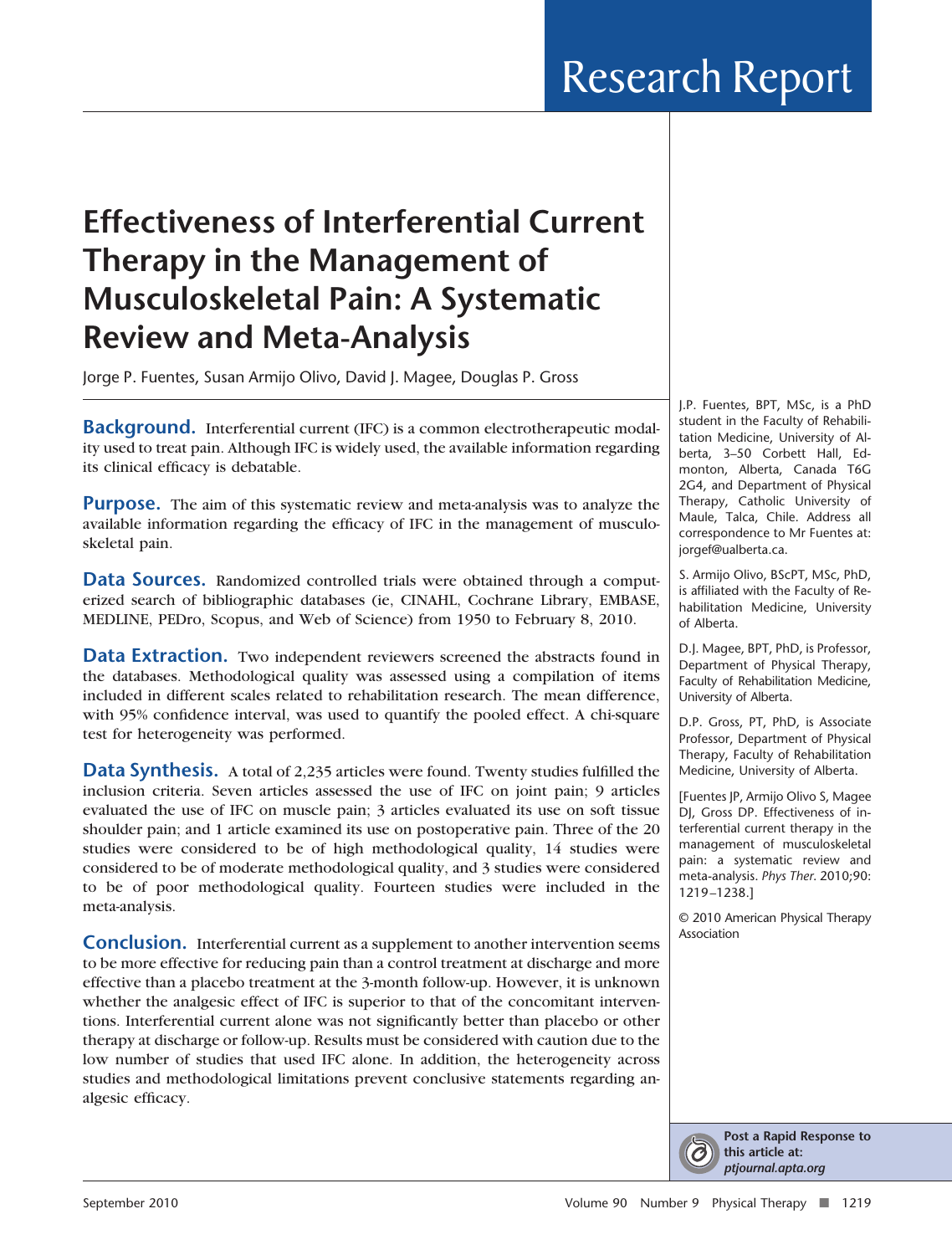Successful management of mus-<br>
culoskeletal pain is a major chal-<br>
lenge in clinical practice. One<br>
of the electrotherapeutic techniques uccessful management of musculoskeletal pain is a major challenge in clinical practice. One used for managing musculoskeletal pain is interferential current therapy (IFC). The results of questionnaire surveys in England,<sup>1</sup> Canada,<sup>2</sup> and Australia3,4 have shown that IFC is widely used by diverse clinicians throughout the world.

Interferential current therapy is the application of alternating mediumfrequency current (4,000 Hz) amplitude modulated at low frequency  $(0-250 \text{ Hz})$ .<sup>5-7</sup> A claimed advantage of IFC over low-frequency currents is its capacity to diminish the impedance offered by the skin.<sup>6</sup> Another advantage speculated for IFC is its ability to generate an amplitudemodulated frequency (AMF) parameter, which is a low-frequency current generated deep within the treatment area.6,8 –10 Several theoretical physiological mechanisms such as the "gate control" theory,<sup>11</sup> increased circulation, descending pain suppression, block of nerve conduction, and placebo have been proposed in the literature to support the analgesic effects of IFC.5,8,12

Despite IFC's widespread use, information about it is limited. A review of the literature reveals incomplete and controversial documentation re-

#### **Available With**  $\boldsymbol{\varnothing}$ **This Article at ptjournal.apta.org**

- **• [eAppendix 1:](http://ptjournal.apta.org/cgi/content/full/90/9/1219/DC1)** Search Results From the Different Databases
- **• [eAppendix 2:](http://ptjournal.apta.org/cgi/content/full/90/9/1219/DC1)** Critical Appraisal Sheet for Included Studies
- **• [The Bottom Line Podcast](http://ptjournal.apta.org/cgi/content/full/90/9/DC1)**
- **• [Audio Abstracts Podcast](http://ptjournal.apta.org/cgi/content/full/90/9/DC1)**

*This article was published ahead of print on July 22, 2010, at ptjournal.apta.org.*

garding the scientific support of IFC in the management of musculoskeletal pain. For example, a systematic review about the use of electrotherapy for neck disorders<sup>13</sup> excluded the analysis of IFC. Moreover, much of the IFC information is not written in English,10,14 –22 and most articles appear to be based on case reports,23–25 clinical studies not including a randomization process,26,27 letters to the editor,28,29 clinical notes,30 experimental settings,31–37 descriptive studies,8,12,38,39 or experience in the field<sup>40,41</sup> instead of methodologically qualified studies.

Thus, the objective of this systematic review and meta-analysis was to determine the analgesic effectiveness of IFC compared with control, placebo, or other treatment modalities for decreasing pain in patients with painful musculoskeletal conditions.

# **Method Search Strategy**

Relevant studies of IFC in musculoskeletal pain management from 1950 to February 8, 2010, were obtained through an extensive computerized search of the following bibliographic databases: MEDLINE (1950 through week 4 of 2010), EMBASE (1988 through week 5 of 2010), CINAHL (1970 through February 8, 2010), Scopus (1970 through February 8, 2010), Cochrane Library (1991 through the first quarter of 2010), ISI Web of Science (1970 through February 8, 2010), and PEDro (Physiotherapy Evidence Database) (1970 through February 8, 2010). The key words "interferential," "interferential therapy," "interferential current," "musculoskeletal pain," "electrotherapy," "electroanalgesia," "muscle pain," "low back pain," "shoulder pain," "hip pain," "knee pain," "neck pain," "osteoarthritis pain," and "joint pain" were used in the search, including combinations of these words. For details regarding the search terms and combinations, see [eAppendix 1](http://ptjournal.apta.org/cgi/content/full/90/9/1219/DC1) (available at ptjournal.

apta.org). The literature search procedure was complemented by manually searching the bibliographies of the identified articles for key authors and journals.

## **Study Selection and Inclusion/Exclusion Criteria**

Studies that met the following criteria were considered for inclusion: (1) randomized controlled trials (RCTs) from journal publications in the English language (because the clinical application of IFC often is based on its coadjutant effect, studies in which IFC was used as a cointervention also were included); (2) studies of male and female humans between 18 and 80 years of age; (3) studies of subjects clinically diagnosed with a painful musculoskeletal condition, such as muscle (eg, low back pain, neck pain), soft tissue (eg, tendinosis/ tendinitis), or joint (eg, osteoarthritis) disorders;  $(4)$  regarding the type of interventions, all randomized comparisons of isolated or coadjutant IFC applications versus placebo, control, another physical therapy intervention, or another type of intervention; and (5) studies in which the outcome of interest was pain, as measured by the use of a visual analog scale (VAS) or numeric pain rating scale (NRS). Exclusion criteria for this study were: (1) studies based on animal data, (2) studies published in languages other than English, and (3) studies including subjects who were healthy in experimental settings.

#### **Data Extraction and Quality Assessment**

Two independent reviewers screened the abstracts of the publications found in the databases. The reviewers analyzed all articles initially selected by the abstract or title for the inclusion and exclusion criteria. Each criterion was graded on a yes/no basis. In case of discrepancies between reviewers regarding whether a particular article met a criterion, the ratings were compared and the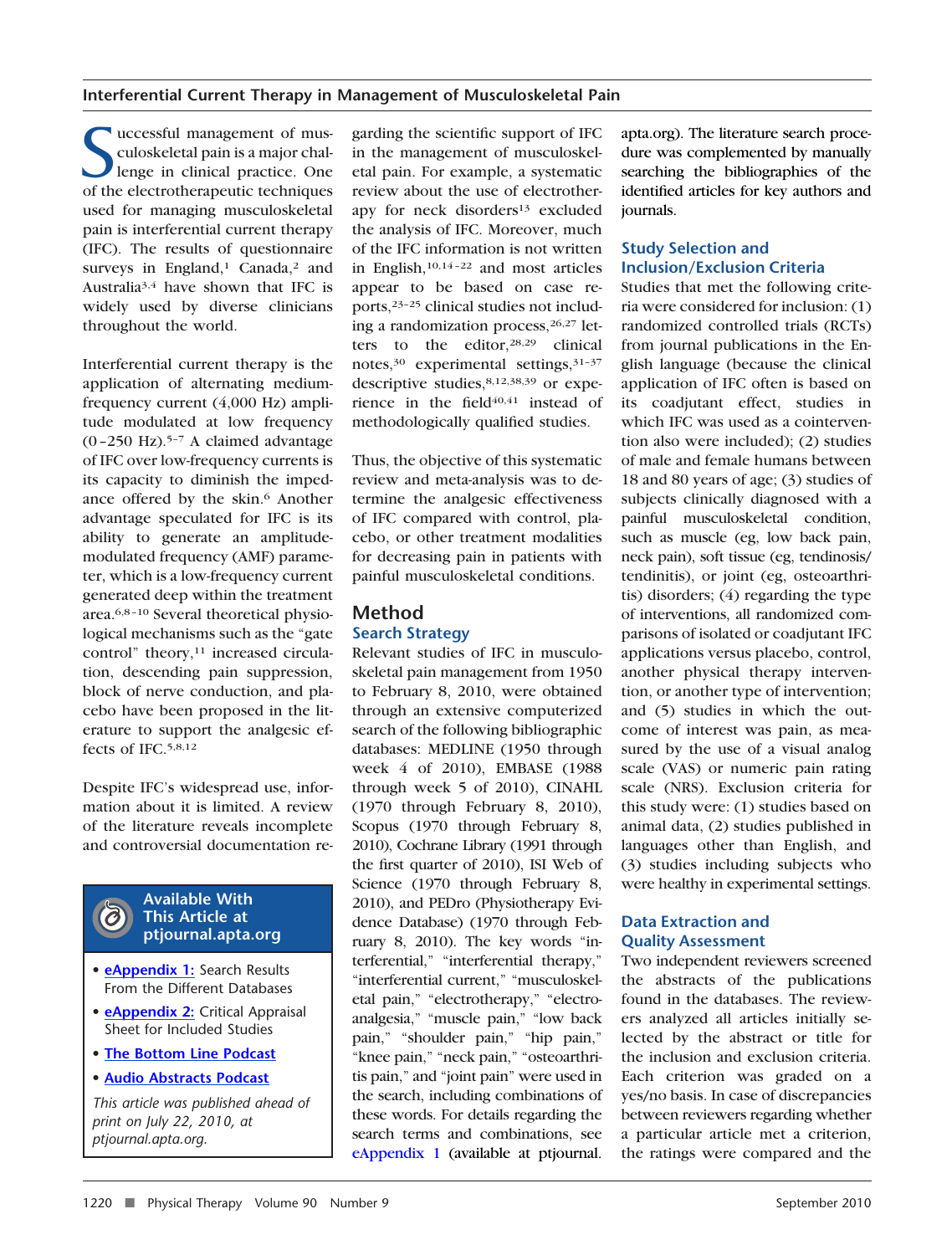criterion forms were discussed until a consensus was reached.

A critical appraisal was conducted to determine the methodological quality of the final selected studies. We used 7 scales (ie, Delphi List, PEDro, Maastricht, Maastricht-Amsterdam List, Bizzini, van Tulder, and Jadad) commonly used in the physical therapy field to evaluate the methodological quality of the included studies, compiled in a set of 39 items.<sup>42</sup> These items were grouped into 5 categories: patient selection, blinding, intervention, outcomes, and statistics. Based on a recent systematic review,42 no one scale effectively determines the overall methodological quality of individual studies. For this reason, we used all of them in a compiled fashion.

The articles were evaluated on the basis of only the information available in the articles using the critical appraisal sheet [\(eAppendix 2;](http://ptjournal.apta.org/cgi/content/full/90/9/1219/DC1) available at ptjournal.apta.org). For each item listed on the critical appraisal sheet, a score of 1 was given when the item was included in the article, and a score of 0 was given when the item was not included or the information provided by the authors was not sufficient to make a clear statement. In cases where the study did not consider a particular item, the item was marked as not applicable on the critical appraisal sheet. The scoring for each study was calculated by dividing the number of items included by the number of applicable items. Finally, each study was graded as having low, moderate, or high methodological quality based on how many items from the critical appraisal were met. The cutoff was determined as follows:  $0 - 0.40 =$ low methodological quality,  $0.41 - 0.70 =$ moderate methodological quality, and  $0.71$ -1.00 = high methodological quality. This criterion was determined *a priori* to the quality assessment. Similar criteria for cutoffs have been used in correlational studies to determine reference values for quality of association or agreement.<sup>43,44</sup>

The critical appraisal was independently completed by the 2 reviewers, and the results were compared. At this stage, the intraclass correlation coefficient (ICC) was calculated using SPSS version 17 software\* in order to determine the agreement between the reviewers for article grading. Any discrepancies were settled through discussion.

## **Data Synthesis and Analysis**

Studies investigating similar outcomes and interventions and those providing clear quantitative data

\* SPSS Inc, 233 S Wacker Dr, Chicago, IL 60606.

were grouped, evaluated for heterogeneity, and pooled, if possible. When combining outcome data was not possible, narrative, descriptive, and qualitative summaries were completed. In the present study, a metaanalysis was performed to quantify the pooled effect of IFC alone or as an adjunct treatment on pain intensity when compared with placebo, control group, or comparison intervention. Because the pooled effect was based on the results of the VAS or NRS, the mean difference was used to quantify the pooled effect. RevMan 5.0 software† was used to summarize the effects (ie, pooled mean differences) and construct the

# **The Bottom Line**

# **What do we already know about this topic?**

Despite the widespread use of interferential current (IFC), information about its clinical effectiveness is limited and controversial. The painreducing effect of IFC, when applied alone or as part of a multimodal treatment plan to treat musculoskeletal pain, has not been determined.

# **What new information does this study offer?**

The application of IFC as part of a multimodal treatment plan appears to produce a modest pain-relieving effect in a broad spectrum of acute and chronic musculoskeletal conditions when compared with no treatment or placebo. In addition, the potential long-term effects of IFC versus placebo observed at 3-month follow-up are of interest.

Interferential current alone was not significantly better than placebo and other interventions (ie, manual therapy, traction, or massage). However, heterogeneity across the included studies, along with methodological limitations identified in these studies, prevents conclusive statements regarding the analgesic efficacy of IFC.

# **If you're a patient, what might these findings mean for you?**

If you are seeking pain treatment, IFC could be potentially effective in reducing musculoskeletal pain; however, its application should be included as part of a multimodal treatment plan.

<sup>†</sup> Copenhagen, Denmark: The Nordic Cochrane Centre, The Cochrane Collaboration, 2008.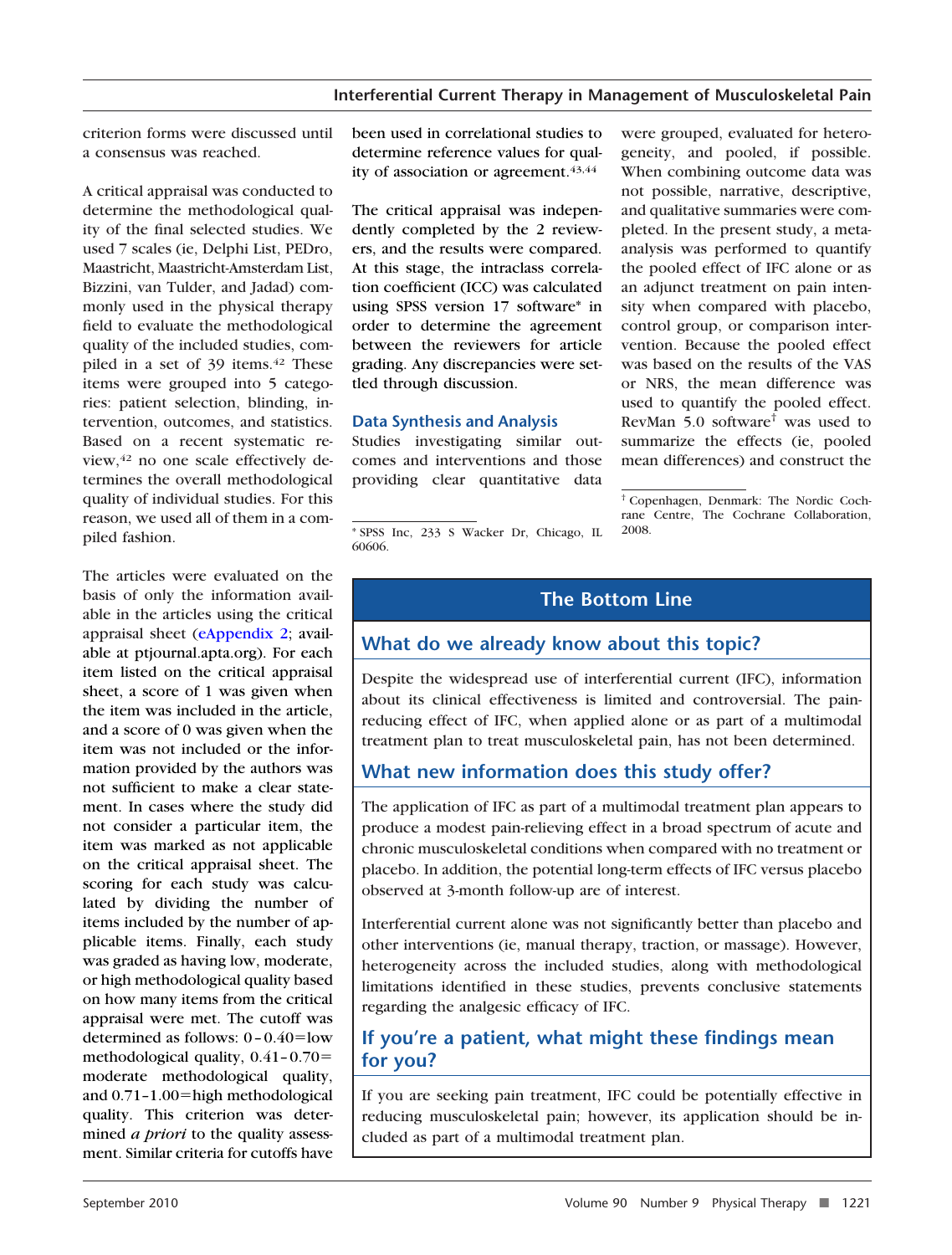

#### **Figure 1.**

forest plots for all comparisons. For this analysis, the 95% confidence interval (CI) was used. A chi-square test for heterogeneity was performed  $(P<.10).$ <sup>45</sup> In the presence of clinical heterogeneity in the study population or intervention, the Der-Simonian and Laird random-effects model of pooling was used based on the assumption of the presence of interstudy variability to provide a more conservative estimate of the true effect.45,46 If there was relative homogeneity, a fixed-effects model was used to pool data.<sup>45</sup>

# **Results**

A total of 2,235 articles were found in the database search. Of these, 154 were selected as potential studies of interest based on abstract review (Fig. 1). After full article review, only 20 studies were deemed to fulfill the initial selection criteria.<sup>47-66</sup> The kappa agreement between the reviewers in selecting articles after applying the inclusion and exclusion criteria was perfect at  $\kappa$ =1.0.

Seventy-seven studies were rejected after applying the inclusion and exclusion criteria. The primary reasons for exclusion from the study were: (1) the use of subjects who were healthy in an experimental setting31–37,67–82; (2) descriptive studies in the form of case reports, dissertations, or clinical notes,8,12,23–25,30,38 –41,69,83–96; (3) studies not published in the English language<sup>10,14-22</sup>; (4) the absence of pain outcomes97–105; (5) randomized trial not used<sup>26,27,106-108</sup>; (6) use of a current other than IFC<sup>109,110</sup>; (7) use of animal data $111$ ; and (8) unavailability of the full text of the article.<sup>112-114</sup> At the end of the critical appraisal stage, there was an agreement of  $\kappa = .83$ between the 2 raters. This ICC value is considered as "excellent" agreement according to the approach described by McDowell.<sup>115</sup>

#### **Characteristics of the Studies**

All 20 studies reviewed in detail were RCTs that examined the pain-reducing effectiveness of IFC. These studies analyzed the effects of IFC for several diagnoses considered to be either acute or chronic painful conditions**.** Only 6 articles (30%)48,54,56,57,61,63 examined the clinical analgesic effectiveness of IFC as a single therapeutic modality. The rest of the articles included the application of IFC as a cointervention along with other therapeutic alternatives such as exercise,47,49,53,58 –60,62,64 –66 shortwave diathermy,<sup>51,59</sup> hot packs,<sup>55,60</sup> ice,58 myofascial release,55 neuromuscular electrical stimulation,<sup>52</sup> infrared radiation,51 and ultrasound.50,60,62 Details of the studies' characteristics are shown in Table 1.

## **Methodological Quality of the Studies**

The results of the critical appraisal for the selected studies are presented in Table 2. Three of the 20 studies were considered to be of high methodological quality, 14 studies were considered to be of moderate quality, and 3 studies were considered to be of poor quality. Even though the quality of most of the studies was rated as acceptable (17 studies were rated as being of moderate or high quality), there are some points regarding quality that need to be highlighted. Study flaws regarding patient selection were mainly related to description and appropriateness

Study screening process. IFC=interferential current therapy.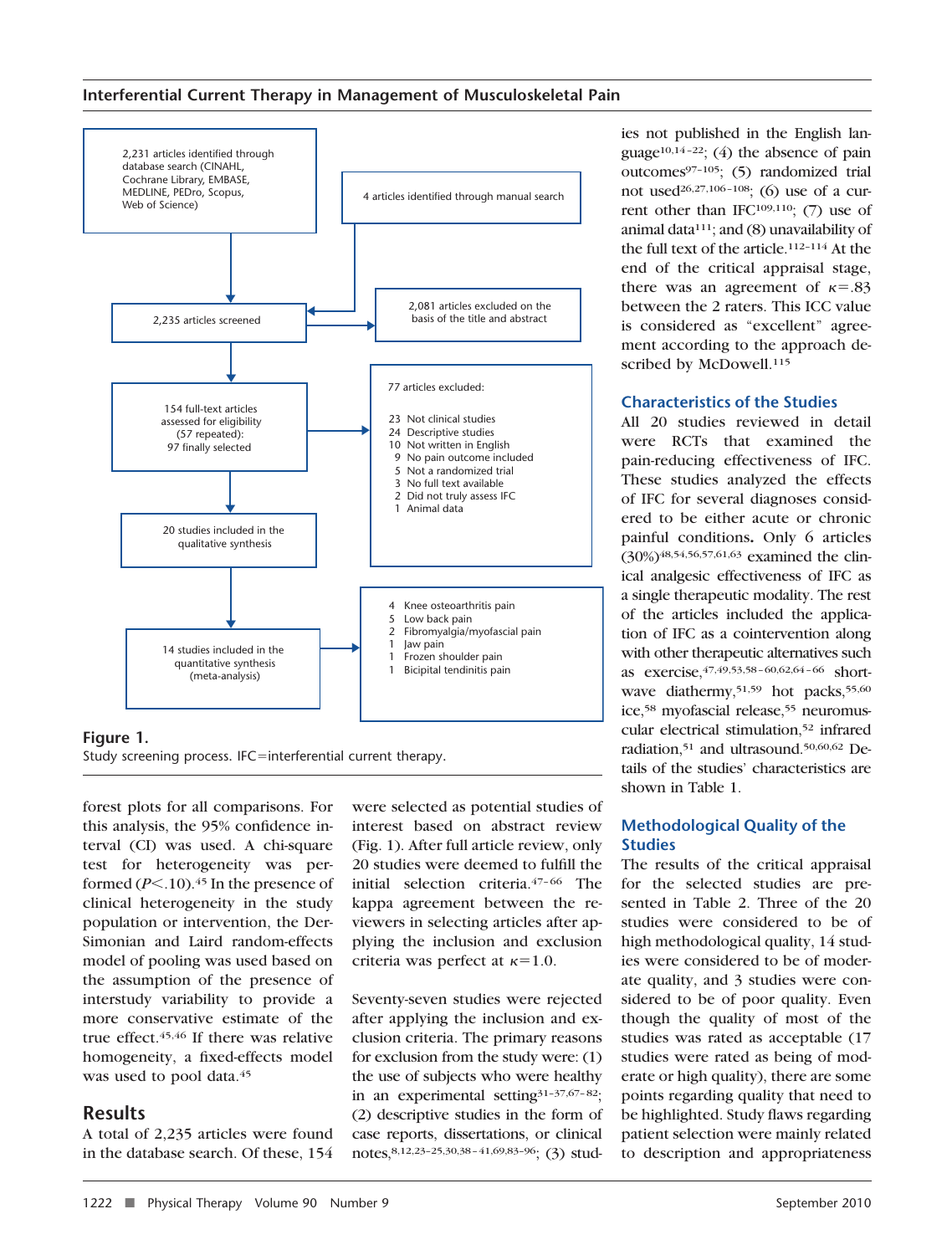|                    | Characteristics of the Studies <sup>a</sup><br>Country | Condition | Sample                                      | <b>Study Arms</b>                                                                                                                                                                                                                                                                | <b>Outcomes</b>                                                                                                                                                                                              | <b>Cointerventions</b> | Follow-up  | <b>Treatment</b>                                                                                                                                                                                                                                                                                                                                                                                                                                                                                                                                       | <b>Results</b>                                                                                                                                                                                                                                                                                                                                                                                                        | Strengths/Weaknesses                                                                                                                                                                                                                                                                                                                |
|--------------------|--------------------------------------------------------|-----------|---------------------------------------------|----------------------------------------------------------------------------------------------------------------------------------------------------------------------------------------------------------------------------------------------------------------------------------|--------------------------------------------------------------------------------------------------------------------------------------------------------------------------------------------------------------|------------------------|------------|--------------------------------------------------------------------------------------------------------------------------------------------------------------------------------------------------------------------------------------------------------------------------------------------------------------------------------------------------------------------------------------------------------------------------------------------------------------------------------------------------------------------------------------------------------|-----------------------------------------------------------------------------------------------------------------------------------------------------------------------------------------------------------------------------------------------------------------------------------------------------------------------------------------------------------------------------------------------------------------------|-------------------------------------------------------------------------------------------------------------------------------------------------------------------------------------------------------------------------------------------------------------------------------------------------------------------------------------|
| Knee OA<br>England |                                                        |           | 38                                          | 1. Active IFC +<br>2. Active SWD<br>$+$ exercises<br>3. Exercises<br>exercises                                                                                                                                                                                                   | ROM, pain (VAS),<br>exercise endurance,<br>maximum knee girth                                                                                                                                                | Exercises              | 3 and 6 mo | $^{+}$<br>Frequency of 0–100 Hz<br>for 10 min and 130 Hz<br>for 5 min, 3 times a<br>exercise group, $12$<br>patients in the SWD +<br>exercise group, and 14<br>patients in the exercise<br>12 patients in the IFC<br>week for 4 wk<br>group<br>$\bullet$<br>$\bullet$                                                                                                                                                                                                                                                                                  | Significant improvement<br>in groups 1, 2 and 3<br>( $P < 0.02$ , $P < 0.05$ , $P < 0.03$ ,<br>respectively)<br>• No significant difference<br>among groups<br>$\bullet$<br>$\bullet$                                                                                                                                                                                                                                 | Reliability and validity of<br>outcomes not reported<br>$\bullet$ Small sample size<br>$\bullet$ No control/placebo<br>group included<br>$\bullet$ Poor description of<br>Confounders not<br>Randomized<br>intervention<br>controlled<br>$\bullet$ $\bullet$<br>$\bullet$                                                           |
| Knee OA<br>Nigeria |                                                        |           | 30                                          | Active IFC<br>Placebo IFC<br>$\div \infty$                                                                                                                                                                                                                                       | Pain (VAS)                                                                                                                                                                                                   | Exercises              | None       | 15 patients in IFC group<br>and 15 patients in the<br>anteroposteriorly),<br>frequency of 100 Hz for<br>the first 15 min and 80<br>Hz for the next 5 min,<br>mobilization exercise<br>twice a week for 4 wk<br>intensity (appreciable<br>placebo <sup>i</sup> group<br>• IFC: 4 electrodes (2<br>placed lateromedially<br>and 2 placed<br>Both groups had<br>treatments and<br>sensation)<br>$\bullet$<br>$\bullet$<br>$\bullet$                                                                                                                       | • Significant difference<br>pain rating in both<br>pain rating in both<br>pains ( $Pc(21)$ )<br>serveen 2 groups after<br>between 2 groups after<br>rating was ( $C<21$ ), bai<br>rating was ( $C<21$ ), bai<br>ating was ( $C<21$ ), bai<br>significantly b<br>$\bullet$<br>٠                                                                                                                                        | Small sample size<br>Validity of outcomes not<br>Good description of<br>Randomized<br>Clinicians blinded<br>Good control of<br>confounders<br>intervention<br>reported<br>$\bullet$<br>$\bullet\bullet\bullet$<br>$\bullet\; \bullet$                                                                                               |
| Nigeria            |                                                        | Knee OA   | 51, 5 were<br>excluded from the<br>analysis | 3. Exercise alone<br>exercise<br>TENS +<br>exercise<br>$1.$ IFC +<br>$\overline{\sim}$                                                                                                                                                                                           | Functional disability<br>(WOMAC), pain<br>(10-point pain rating<br>scale)                                                                                                                                    | Exercises              | None       | 15 patients in the TENS<br>only group<br>IFC: 2 electrodes (either<br>side of the knee<br>+ exercise group, 16<br>patients in the IFC +<br>exercise group, and 15<br>patients in the exercise<br>continuous, intensity<br>$(\text{strong tinging} \ \text{senation})$ , 20-min<br>sensation), 20-min<br>session, 2 sessions a<br>frequency of 80 Hz<br>week for 4 wk<br>longitudinally<br>$\bullet$<br>$\bullet$                                                                                                                                       | Significant time effect in<br>WOMAC and pain scores<br>(P<.001)<br>between groups in<br>(POMAC and pain scores<br>(POMAC and pain scores<br>(POMAC and pain scores<br>M treatment protocols<br>led to significant<br>improvement in function<br>improvement in function<br>No significant difference<br>$\bullet$<br>$\bullet$<br>$\bullet$                                                                           | group included<br>Reliability of outcomes<br>Clinicians blinded<br>Sample size calculated<br><i>a priori</i> and adequate<br>Good description of<br>No control/placebo<br>Confounders not<br>not reported<br>Randomized<br>intervention<br>controlled<br>$\bullet$<br>$\bullet$<br>$\bullet$<br>$\bullet$<br>$\bullet$<br>$\bullet$ |
| Israel             |                                                        | Knee OA   | 62                                          | Placebo IFC<br>unadjusted<br>unadjusted<br>Active IFC<br>innocuous<br>innocuous<br>adjusted<br>Active IFC<br>Active IFC<br>Active IFC<br>stimulus<br>stimulus<br>stimulus<br>stimulus<br>noxious<br>adjusted<br>noxious<br>Control<br>$\overline{a}$<br>56.<br>$\sim$<br>4.<br>2 | pain threshold<br>(interferential current<br>Pain intensity (VAS),<br>pain relief (0–100%),<br>morning stiffness<br>(10-cm line scale),<br>(goniometer),<br>electrically induced<br>active ROM<br>equipment) | None                   | None       | sensation) for adjusted<br>the knee); carrier<br>current of 4,000 Hz,<br>frequency between 30<br>and 60 Hz, intensity<br>30% above (noxious)<br>11 patients in group 1,<br>11 patients in group 2,<br>12 patients in group 3,<br>11 patients in group 4,<br>9 patients in the<br>control group<br>2 electrodes (medial<br>and lateral aspects of<br>groups, 12 sessions<br>every other day for<br>4 wk<br>intensity (maintain<br>(innocuous) pain<br>placebo group,<br>8 patients in the<br>threshold, raise<br>or 30% below<br>$\bullet$<br>$\bullet$ | and pain thresholds<br>( $P < 0$ 1) when compared<br>with innocuous groups<br>Significant improvement<br>(3 and 4)<br>No significant difference<br>control group $(F < .001)$<br>Significantly larger<br>decrease in noxious<br>groups (1 and 2) for<br>pain intensity $(F < .05)$<br>between adjusted and<br>in groups 1 to 4<br>compared with the<br>unadjusted groups<br>$(P = 47)$<br>$\bullet$<br>$\bullet$<br>٠ | Reliability and validity of<br>outcomes not reported<br>Control and placebo<br>Good description of<br>Small sample size<br>Confounders not<br>groups included<br>Randomized<br>intervention<br>controlled<br>$\bullet\bullet$<br>$\bullet\bullet$<br>$\bullet$<br>$\bullet$                                                         |

(Continued) *(Continued)*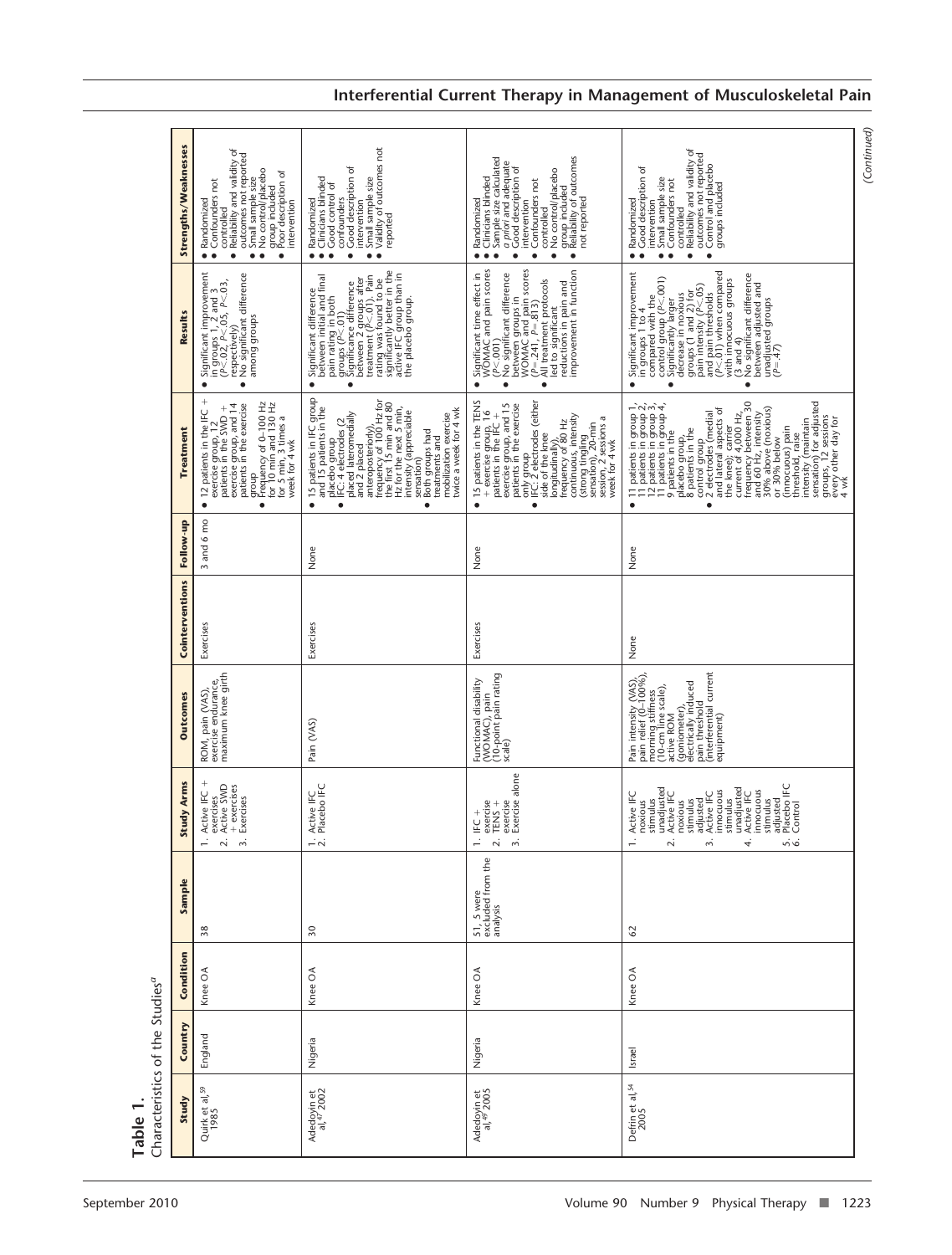|                      | Strengths/Weaknesses   | Reliability and validity of<br>outcomés not reportéd<br>No control/placebo<br>group included<br>Clinicians blinded<br>Small sample size<br>No description of<br>Physical therapy<br>Confounders not<br>interventions<br>Randomized<br>controlled<br>$\bullet$<br>$\bullet$<br>$\bullet$<br>$\bullet$<br>$\bullet$                                                                       | a priori and appropriate<br>No true control/placebo<br>Adverse effects reported<br>Reliability of outcomes<br>not reported<br>Sample size calculated<br>Clinicians blinded<br>group included<br>Confounders well<br>Adherence tested<br>Multicenter RCT<br>controlled<br>$\bullet$<br>$\bullet$<br>$\bullet$<br>$\bullet\; \bullet$<br>$\bullet$<br>$\bullet$ | Reliability and validity of<br>outcomes not reported<br>Sample size calculated<br><i>a priori</i> and appropriate<br>Confounders not<br>No control/placebo<br>group included<br>Randomized<br>controlled<br>$\bullet$<br>$\bullet\bullet$<br>$\bullet$<br>$\bullet$ | Reliability and validity of<br>outcomes not reported<br>Good description of<br>Clinical significance<br>reported<br>Small sample size<br>$\bullet$ Small sample $\overline{\phantom{a}}$ and<br>Randomized<br>controlled<br>treatment<br>$\bullet$<br>$\bullet$<br>$\bullet$                                              | group included<br>Reliability and validity of<br>outcomes reported<br><i>a priori</i> and appropriate<br>• Adverse effects reported<br>• Clinical significance<br>reported<br>Sample size calculated<br>Good description of<br>No control/placebo<br>Assessors blinded<br>Randomized<br>treatment<br>$\bullet$<br>$\bullet\;\bullet$<br>$\bullet$<br>$\bullet$<br>$\bullet$<br>$\bullet$<br>$\bullet$ |
|----------------------|------------------------|-----------------------------------------------------------------------------------------------------------------------------------------------------------------------------------------------------------------------------------------------------------------------------------------------------------------------------------------------------------------------------------------|---------------------------------------------------------------------------------------------------------------------------------------------------------------------------------------------------------------------------------------------------------------------------------------------------------------------------------------------------------------|---------------------------------------------------------------------------------------------------------------------------------------------------------------------------------------------------------------------------------------------------------------------|---------------------------------------------------------------------------------------------------------------------------------------------------------------------------------------------------------------------------------------------------------------------------------------------------------------------------|-------------------------------------------------------------------------------------------------------------------------------------------------------------------------------------------------------------------------------------------------------------------------------------------------------------------------------------------------------------------------------------------------------|
|                      | Results                | Significant improvement<br>p in WOMAC, SF-36, and<br>proups (X-5, 05)<br>groups (X-5, 05)<br>Significant difference for<br>Significant difference for<br>touch, and SF-36 in favor<br>$group$ at $1, 3$ , and 6 mo<br>Significant difference in<br>WOMAC scores in favor<br>of hyaluronan group<br>of physical therapy<br>(P < .05)<br>(P < 0.5)<br>$\bullet$<br>$\bullet$<br>$\bullet$ | current intensity TENS<br>The IFC + NMES group<br>group had a significantly<br>compared with low-<br>$\bullet$ IFC + NMES group<br>ğreater decrease in<br>overall pain VAS<br>(P=.038)<br>reduced pain and<br>increased function<br>$\bullet$                                                                                                                 | ■ Significant improvement<br>in both groups ( <i>P</i> <.05)<br>■ No significant difference<br>between groups<br>$\bullet$<br>$\bullet$                                                                                                                             | in pain severity, disability<br>and health status for all<br>groups at discharge<br>( $P < .05$ ) and at follow-up<br>( $P < .01$ )<br>Significant improvement<br>Significantly greater<br>RMDQ score in spinal<br>nerve group (P=.042)<br>$\bullet$<br>$\bullet$                                                         | Significant improvement<br>No significant difference<br>between groups (P>.05)<br>in all groups at<br>discharge, 6 mo, and<br>12 mo ( $\cancel{(} \cancel{(} \cancel{ } \cdot 05)$<br>$\bullet$<br>$\bullet$                                                                                                                                                                                          |
|                      | Treatment              | times a week for $\frac{3}{3}$<br>wk with a series of IR,<br>SWD, and<br>40 patients in the<br>hyaluronan group<br>(20 NaHA, 20 hylan)<br>and 42 patients in<br>group<br>Treatment applied 5<br>interferential therapy<br>the physical therapy<br>$\bullet$<br>$\bullet$                                                                                                                | $57$ patients in the IFC<br>+ NMES group, $59$<br>patients in the low-<br>current TENS group<br>15 min of true IFC<br>(5 KHz with a beat<br>sweep frequing weat<br>1–150 Hz) followed<br>by 20 min of NMES<br>5 times a week for<br>8 wk<br>$\bullet$<br>$\bullet$<br>٠                                                                                       | 74 patients in the IFC<br>pain area), frequency<br>10-min sessions over<br>14–21 d<br>traction group<br>2 electrodes (placed<br>paravertebrally in<br>of 30-60 Hz, six<br>patients in the<br>group and<br>$\bullet$<br>$\bullet$                                    | sessions weekly until<br>carrier<br>frequency of 3,850<br>18 patients in the<br>painful area group,<br>$22$ patients in the<br>spinal nerve group,<br>and 20 patients in<br>the control group<br>Hz, frequency of<br>140 Hz, 30 min<br>2-3 treatment<br>2 electrodes,<br>discharge<br>$\bullet$<br>$\bullet$<br>$\bullet$ | group, 55 patients in<br>the IFC group, and<br>51 patients in the MT<br>52 electrodes on spinal<br><b>b</b> 2 electrodes on spinal<br>52 patients in the MT<br>of 140 Hz, 30 min <sup><math>4</math></sup> to 10 sessions over<br>carrier frequency of<br>3,850 Hz, frequency<br>period of 8 wk<br>$\sigma$<br>$\bullet$<br>$\bullet$<br>$\bullet$                                                    |
|                      | Follow-up              | $1, 3, 6, 9,$ and $12 \text{ mo}$                                                                                                                                                                                                                                                                                                                                                       | None                                                                                                                                                                                                                                                                                                                                                          | Ê<br>$\sim$                                                                                                                                                                                                                                                         | $3 \text{ mo}$                                                                                                                                                                                                                                                                                                            | $6$ and $12$<br>mo                                                                                                                                                                                                                                                                                                                                                                                    |
|                      | <b>Cointerventions</b> | IR and SWD                                                                                                                                                                                                                                                                                                                                                                              | NMES                                                                                                                                                                                                                                                                                                                                                          | None                                                                                                                                                                                                                                                                | None                                                                                                                                                                                                                                                                                                                      | None                                                                                                                                                                                                                                                                                                                                                                                                  |
|                      | <b>Outcomes</b>        | Movement (ROM),<br>pain (VAS), and<br>function (SF-36,<br>WOMAC, 15 min<br>walking time)                                                                                                                                                                                                                                                                                                | function (WOMAC),<br>pain intensity (VAS),<br>quality of life (VAS)<br>Pain and knee                                                                                                                                                                                                                                                                          | Disability (Oswestry<br>Disability Index),<br>pain (VÁS)                                                                                                                                                                                                            | Pain (PRI), disability<br>(RMDQ), generic<br>health status (EQ-<br>5D)                                                                                                                                                                                                                                                    | (RMDQ), pain (VAŠ,<br>MPQ), quality of life<br>(EQ-5D, SF-36), LBP<br>Functional disability<br>(recurrence, work<br>consumption,<br>additional health<br>absenteeism,<br>analgesic<br>care)                                                                                                                                                                                                           |
|                      | <b>Study Arms</b>      | $\begin{array}{lcl} \text{Active } \textsf{FC} & + \\ \textsf{IR} & + \textsf{SWD} \\ \textsf{Intra-articular} \end{array}$<br>hyaluronan<br>$\div$<br>$\overline{\sim}$                                                                                                                                                                                                                | IFC + NMES<br>Low-current<br>intensity<br><b>TENS</b><br>$\div \infty$                                                                                                                                                                                                                                                                                        | $traction +$<br>Active IFC<br>massage<br>Lumbar<br>$\mathop{ - \dot\sim}$                                                                                                                                                                                           | Control (The<br>Back Book)<br>spinal nerve<br>+ The Back<br>painful area<br>+ The Back<br>Active IFC<br>Active IFC<br><b>Book</b><br><b>Book</b><br>$\div$<br>$\dot{3}$<br>$\sim$                                                                                                                                         | Manipulative<br>manipulative<br>Active IFC<br>therapy<br>therapy<br>$\begin{array}{c} + \\ \underline{\mathsf{C}} \end{array}$<br>$\vec{z}$ $\vec{z}$<br>$\sim$                                                                                                                                                                                                                                       |
|                      | Sample                 | 85, 2 dropped out<br>at discharge                                                                                                                                                                                                                                                                                                                                                       | 116, 15 dropped<br>out at discharge                                                                                                                                                                                                                                                                                                                           | $152, 20$ were lost<br>at 3-month<br>follow-up                                                                                                                                                                                                                      | $60, 12$ dropped<br>out at 3-mo<br>follow-up                                                                                                                                                                                                                                                                              | 240, 82 lost at<br>12-mo follow-up                                                                                                                                                                                                                                                                                                                                                                    |
|                      | Condition              | Knee OA                                                                                                                                                                                                                                                                                                                                                                                 | Knee OA                                                                                                                                                                                                                                                                                                                                                       | Chronic LBP                                                                                                                                                                                                                                                         | Acute LBP                                                                                                                                                                                                                                                                                                                 | Acute LBP                                                                                                                                                                                                                                                                                                                                                                                             |
|                      | Country                | Turkey                                                                                                                                                                                                                                                                                                                                                                                  | United<br>States                                                                                                                                                                                                                                                                                                                                              | Germany                                                                                                                                                                                                                                                             | Northern<br>Ireland                                                                                                                                                                                                                                                                                                       | Northern<br>Ireland                                                                                                                                                                                                                                                                                                                                                                                   |
| Continued<br>Table 1 | Study                  | Atamaz et al, $51$<br>$2006$                                                                                                                                                                                                                                                                                                                                                            | Burch et al, $52$<br>$2008$                                                                                                                                                                                                                                                                                                                                   | Werners et<br>al, 63 1999                                                                                                                                                                                                                                           | Hurley et al, $57$<br>$2001$                                                                                                                                                                                                                                                                                              | Hurley et al, <sup>56</sup><br>2004                                                                                                                                                                                                                                                                                                                                                                   |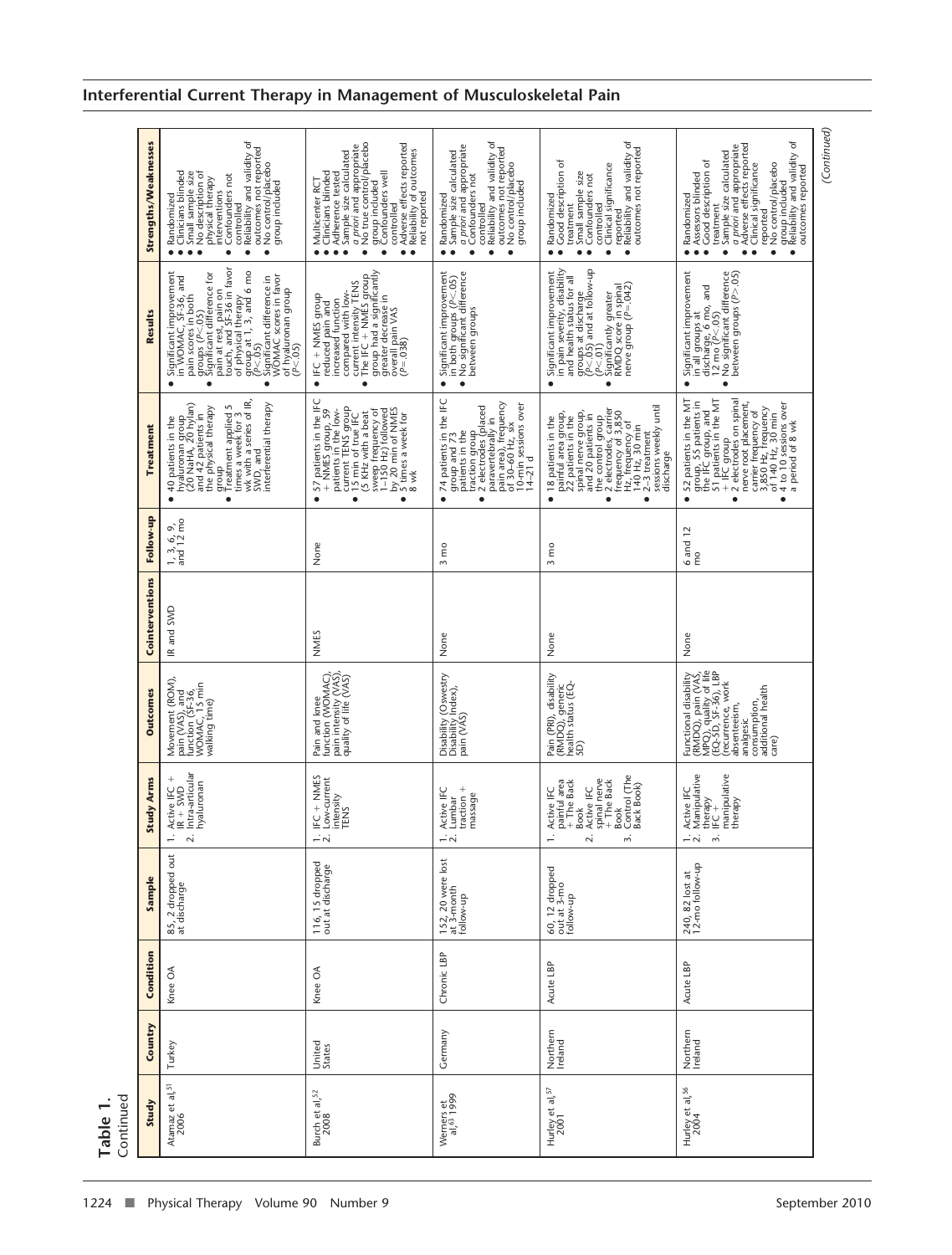| Strengths/Weaknesses | Intention-to-treat analysis<br>Sample size calculated<br>• Allocation adequate<br>• Assessors blinded<br>Randomized<br>included<br>a priori<br>$\bullet$<br>$\bullet$<br>$\bullet$                    | High follow-up adherence<br>No placebo group included<br>Homogeneity of subjects<br>uncertain<br>$\bullet\hspace{0.1cm} \bullet\hspace{0.1cm} \bullet\hspace{0.1cm} \bullet$ | $\bullet$ Small sample size<br>$\bullet$ No control group<br>$\bullet$ Confounders not controlled<br>$\bullet$ Confounders not controlled<br>outcomes not reported<br>Good description of<br>Patients blinded<br>Randomized<br>treatments<br>$\bullet\bullet\bullet\bullet$<br>$\bullet\bullet\bullet$                                                                                                                                                                                                                                   | Double blind approach<br>Validity and reliability of<br>outcomes not reported<br>Moderate description of<br>Sample size calculated<br>a priori and adequate<br>Randomized<br>treatment<br>$\bullet$<br>$\bullet$<br>$\bullet$                                                                                                     | <b>Sample size calculated</b><br><i>a priori</i> and adequate<br><b>b</b> Double blind approach<br><b>b</b> Validity and reliability of<br>outcomes not reported<br>Moderate description of<br>Randomized<br>treatment<br>$\bullet$<br>$\bullet$<br>$\bullet$                                                                                     |
|----------------------|-------------------------------------------------------------------------------------------------------------------------------------------------------------------------------------------------------|------------------------------------------------------------------------------------------------------------------------------------------------------------------------------|------------------------------------------------------------------------------------------------------------------------------------------------------------------------------------------------------------------------------------------------------------------------------------------------------------------------------------------------------------------------------------------------------------------------------------------------------------------------------------------------------------------------------------------|-----------------------------------------------------------------------------------------------------------------------------------------------------------------------------------------------------------------------------------------------------------------------------------------------------------------------------------|---------------------------------------------------------------------------------------------------------------------------------------------------------------------------------------------------------------------------------------------------------------------------------------------------------------------------------------------------|
| Results              | $p$ aı̈n ( $\alpha$ = .025) and<br>increase in satisfaction at<br>accident and emergency<br>Significant decrease in<br>discharge from the<br>department<br>$\bullet$<br>$\bullet$                     | No significant difference<br>between groups<br>$(\alpha = .025)$ at 1, 3, and 6<br>mo follow-ups                                                                             | pāin over time ( <i>P&lt;</i> .001)<br>▶ No significant effect<br>between groups<br>( <i>P</i> =.063)<br>Significant decrease in<br>$\bullet$<br>$\bullet$                                                                                                                                                                                                                                                                                                                                                                               | and similar improvement<br>in both the VAS and<br>At discharge, significant<br>active groups compared<br>with control (placebo)<br>group (P<.01)<br>reported in all 3 groups<br>improve at 3 mo in the<br>The function and VAS<br>scores continued to<br>Backill score was<br>(P < 05)<br>$\bullet$<br>$\bullet$                  | and similar improvement<br>in both the VAS and<br>Backill score was<br>reported in the 3 groups<br>At discharge, significant<br>groups at weeks 6 and<br>14 compared with the<br>control (placebo) group<br>( $P < 01$ )<br>improve in the 2 active<br>The function and pain<br>scores continued to<br>$\leq$ .01)<br>É<br>$\bullet$<br>$\bullet$ |
| <b>Treatment</b>     | around the painful<br>electrodes applied<br>patients in the<br>55 patients in the<br>physical therapy<br>group and 55<br>patients in the<br>4 suction-type<br>control group<br>$\bullet$<br>$\bullet$ | or 2 sessions over a<br>area, sweep fre-<br>quency 70–130 Hz,<br>intensity just below<br>the pain threshold,<br>24-hr period<br>IS min<br>$\bullet$                          | patients in the 6J6<br>group, 13 patients in<br>the 6 wedge 6<br>trequency of 100 Hz<br>2 treatment sessions<br>wedge 6 groups,<br>carrier frequency of<br>set to fluctuate<br>between 4,050 and<br>groups<br>2 electrodes (spinal<br>for burst´group,<br>sweep set`between<br>50 and 100 Hz for<br>channel, channel 2<br>correspondence to<br>the 6.6 and the 6<br>daily for 2 times a<br>13 patients in the<br>4,000 Hz in the<br>group, 13<br>week for 3 wk<br>painful area)<br>nerve root<br>4,100 Hz<br>$\bullet$<br>$\bullet$<br>٠ | standard dermatomal<br>active IFC group, 45<br>patients in the active<br>pattern; frequency of<br>200 Hz, 10 min<br>patients in the sham<br>5 sessions weekly for<br>2 wk<br>horizontal therapy<br>porizontal therapy<br>45 patients in the<br>group<br>4 electrodes on a<br>group, and 30<br>$\bullet$<br>$\bullet$<br>$\bullet$ | standard dermatomal<br>pattern, frequency of<br>200 Hz, 30 min<br>35 patients in the<br>active IFC group, 35<br>patients in the active<br>horizontal therapy<br>5 sessions weekly for<br>2 wk<br>group, and 35<br>patients in the sham<br>horizontal therapy<br>group<br>4 electrodes on a<br>$\bullet$<br>$\bullet$<br>$\bullet$                 |
| Follow-up            | $1, 3,$ and 6<br>mo                                                                                                                                                                                   |                                                                                                                                                                              | None                                                                                                                                                                                                                                                                                                                                                                                                                                                                                                                                     | 1 and 3 mo                                                                                                                                                                                                                                                                                                                        | 1 and 3 mo                                                                                                                                                                                                                                                                                                                                        |
| Cointerventions      | medication,<br>mobility, and<br>walking training<br>Education,                                                                                                                                        |                                                                                                                                                                              | None                                                                                                                                                                                                                                                                                                                                                                                                                                                                                                                                     | Exercise, analgesic<br>medication                                                                                                                                                                                                                                                                                                 | Exercise, analgesic<br>medication                                                                                                                                                                                                                                                                                                                 |
| <b>Outcomes</b>      | Pain (NRS),<br>satisfaction<br>(Numeric Global<br>Rating of Change<br>Scale), disability<br>(RMDQ)                                                                                                    |                                                                                                                                                                              | (Verbal Semántic<br>Differential Scale)<br>Pain intensity                                                                                                                                                                                                                                                                                                                                                                                                                                                                                | questionnaire<br>(Backill), pain (VAS),<br>analgesic<br>consumption<br>Functional                                                                                                                                                                                                                                                 | questionnaire<br>(Backill), pain (VAS),<br>analgesic<br>consumption<br>Functional                                                                                                                                                                                                                                                                 |
| <b>Study Arms</b>    | medication +<br>mobility and<br>education +<br>training<br>Walking<br>walking<br>$\overline{\phantom{a}}$<br>FC<br>$\sim$                                                                             | training<br>(control)<br>group)                                                                                                                                              | swing pattern<br>swing pattern<br>6 wedge 6<br>swing pattern<br>6 integral 6<br>Active IFC<br>1 intégral 1<br>Active IFC<br>Active IFC<br>2.<br>$\sim$                                                                                                                                                                                                                                                                                                                                                                                   | horizontal<br>Active IFC<br>horizontal<br>therapy<br>therapy<br>Active<br>Sham<br>$\frac{1}{2}$ $\sim$<br>~.                                                                                                                                                                                                                      | horizontal<br>Active IFC<br>horizontal<br>therapy<br>therapy<br>Active<br>Sham<br>$\frac{1}{2}$ $\sim$<br>ω.                                                                                                                                                                                                                                      |
| Sample               | 110, 6 lost at 6-<br>mo follow-up                                                                                                                                                                     |                                                                                                                                                                              | $\sqrt{3}$                                                                                                                                                                                                                                                                                                                                                                                                                                                                                                                               | 120                                                                                                                                                                                                                                                                                                                               | 115                                                                                                                                                                                                                                                                                                                                               |
| Condition            | Acute LBP                                                                                                                                                                                             |                                                                                                                                                                              | Chronic LBP                                                                                                                                                                                                                                                                                                                                                                                                                                                                                                                              | Chronic LBP                                                                                                                                                                                                                                                                                                                       | Chronic LBP                                                                                                                                                                                                                                                                                                                                       |
| Country              | Hong Kong                                                                                                                                                                                             |                                                                                                                                                                              | Nigeria                                                                                                                                                                                                                                                                                                                                                                                                                                                                                                                                  | Italy                                                                                                                                                                                                                                                                                                                             | Italy                                                                                                                                                                                                                                                                                                                                             |
| Continued<br>Study   | Lau et al, $66$<br>$2008$                                                                                                                                                                             |                                                                                                                                                                              | Adedoyin et<br>al, <sup>48</sup> 2005                                                                                                                                                                                                                                                                                                                                                                                                                                                                                                    | Zambito et<br>al, <sup>65</sup> 2006                                                                                                                                                                                                                                                                                              | Zambito et<br>al, <sup>64</sup> 2007                                                                                                                                                                                                                                                                                                              |

**Table 1.**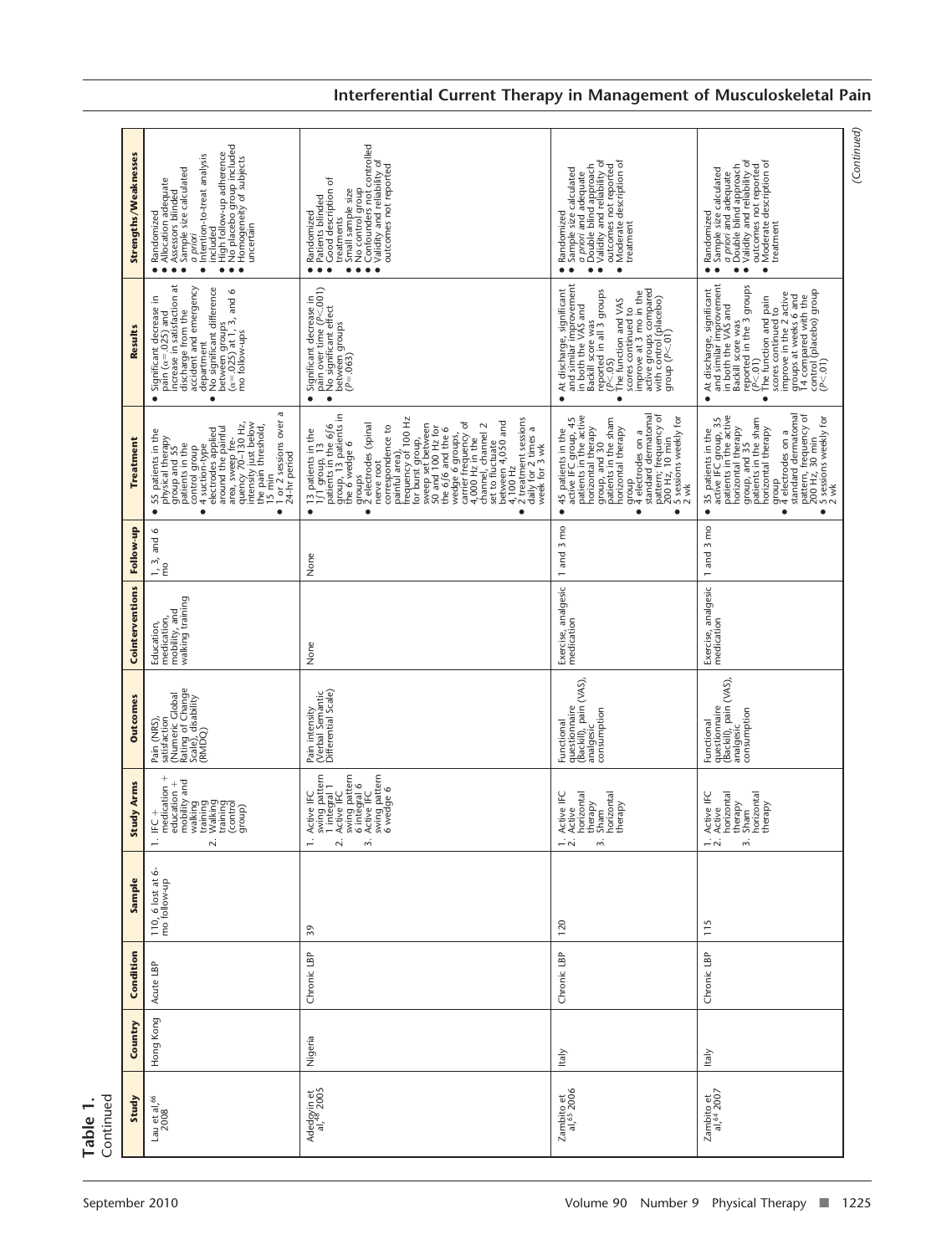|                      | Strengths/Weaknesses | Sample size calculated<br>Patients and assessors<br>a priori and adequate<br>Good description of<br>Clinical significance<br>treatment method<br>Randomized<br>reported<br>blinded<br>$\bullet$<br>$\bullet$                                                                                                                                                                                                                                                                                                                                                           | Adverse effects reported<br>No dropouts reported<br>Validity and reliability of<br>outcomes not reported<br>Poor description of<br>Assessors blinded<br>interventions<br>Randomized<br>$\bullet$<br>$\bullet$<br>$\bullet$                                                | Reliability and validity of<br>Patients and assessors<br>blinded<br>outcomes moderately<br>Good description of<br>treatment protocols<br>Randomized<br>reported<br>$\bullet$<br>$\bullet$<br>$\bullet$                                                                                                                                                                            | (Continued) |
|----------------------|----------------------|------------------------------------------------------------------------------------------------------------------------------------------------------------------------------------------------------------------------------------------------------------------------------------------------------------------------------------------------------------------------------------------------------------------------------------------------------------------------------------------------------------------------------------------------------------------------|---------------------------------------------------------------------------------------------------------------------------------------------------------------------------------------------------------------------------------------------------------------------------|-----------------------------------------------------------------------------------------------------------------------------------------------------------------------------------------------------------------------------------------------------------------------------------------------------------------------------------------------------------------------------------|-------------|
|                      | Results              | No significant difference<br>between groups up to<br>12 mo follow-up (95%<br>Cl)<br>$\bullet$                                                                                                                                                                                                                                                                                                                                                                                                                                                                          | follow-ups in the steroid<br>group at discharge and<br>1-mo follow-up $(P<.05)$<br>discharge and 1-mo<br>Statistical significant<br>iontophoresis group<br>reported for the IFC<br>improvement was<br>improvement at<br>Less dramatic<br>P < 05<br>$\bullet$<br>$\bullet$ | improvement at<br>discharge and 6-mo<br>follow-up for function<br>and pain scores (P<.001)<br>group, and no significant<br>difference was found<br>between the 2 active<br>was found in the control<br>No significant change<br>showed a significant<br>Both active groups<br>groups $(P > .05)$<br>$\bullet$<br>$\bullet$                                                        |             |
|                      | <b>Treatment</b>     | dummy ET + active<br>US group,<br>33 patients in the<br>33 patients in the my<br>US patients in the no<br>35 patients in the no<br>34 patients in the<br>active $ET +$ active US<br>group, 39 patients in<br>4,000 Hz, frequency<br>of 60–100 Hz,<br>paresthesia, 15 min,<br>carrier frequency of<br>homolateral erector<br>intensity of electric<br>dummy US group,<br>39 patients in the<br>adjuvant group<br>2 electrodes (1 in<br>12 sessions over<br>12 wk<br>trunci muscles),<br>the active $ET +$<br>deltoid muscle<br>region, 1 over<br>$\bullet$<br>$\bullet$ | $+$ US + hot packs +<br>exercises group, 26<br>patients in the steroid<br>21 patients in the IFC<br>iontophoresis + US<br>$0 - 100$ Hz, 15 min,<br>exercises group<br>AMF frequency<br>+ hot packs +<br>15 sessions<br>$\bullet$<br>$\bullet$                             | electrodes around the<br>10 sessions over 4 wk<br>24 patients in the IFC<br>group, 25 patients in<br>arrangement,<br>intensity just below<br>the pain threshold,<br>AMF swept frequency<br>$80-120$ Hz, 20 min<br>the electroacupunc-<br>4 suction-type<br>patients in the<br>ture group, 25<br>control group<br>shoulder in a<br>coplanar<br>$\bullet$<br>$\bullet$<br>$\bullet$ |             |
|                      | Follow-up            | $\frac{3}{12}$ , 6, 9, and                                                                                                                                                                                                                                                                                                                                                                                                                                                                                                                                             | $1 \text{ mo}$                                                                                                                                                                                                                                                            | $\frac{1}{10}$ , and 6                                                                                                                                                                                                                                                                                                                                                            |             |
|                      | Cointerventions      | Education and<br>exercises                                                                                                                                                                                                                                                                                                                                                                                                                                                                                                                                             | $US + hot$ packs $+$<br>exercises                                                                                                                                                                                                                                         | Exercise                                                                                                                                                                                                                                                                                                                                                                          |             |
|                      | <b>Outcomes</b>      | complaint, pain<br>(VAS), clinical status,<br>ROM (goniometer)<br>Recovery, functional<br>status (SDQ), chief                                                                                                                                                                                                                                                                                                                                                                                                                                                          | (function section of<br>(goniometer),<br>patient satisfaction<br>Pain (VAS), ROM<br>the Pennsylvania<br>Shoulder Scale)<br>(NRS), disability                                                                                                                              | (Constant Murley<br>Assessment Score),<br>pain (VAS)<br>Shoulder function                                                                                                                                                                                                                                                                                                         |             |
|                      | <b>Study Arms</b>    | No IFC + No<br>US<br>Active IFC +<br>active US<br>Sham IFC +<br>Sham US<br>$\div$<br>$\overline{a}$<br>$\dot{ }$                                                                                                                                                                                                                                                                                                                                                                                                                                                       | iophoresis +<br>US + hot<br>hot packs +<br>$\! + \!$<br>1. IFC $+$ US<br>exercises<br>exercises<br>packs +<br>Steroid<br>$\sim$                                                                                                                                           | Active electro-<br>acupuncture<br>Active IFC<br>Control<br>$\mathop{--}\limits_{\textstyle\sim}$<br>$\dot{3}$                                                                                                                                                                                                                                                                     |             |
|                      | Sample               | 180, 1 dropped<br>out at 12-mo<br>follow-up                                                                                                                                                                                                                                                                                                                                                                                                                                                                                                                            | $\overline{4}$                                                                                                                                                                                                                                                            | 74, 4 dropped out<br>at 8-mo follow-up                                                                                                                                                                                                                                                                                                                                            |             |
|                      | Condition            | Unspecified<br>shoulder soft<br>condition<br>tissue                                                                                                                                                                                                                                                                                                                                                                                                                                                                                                                    | Bicipital<br>tendinitis                                                                                                                                                                                                                                                   | shoulder<br>Frozen                                                                                                                                                                                                                                                                                                                                                                |             |
|                      | Country              | The<br>Netherlands                                                                                                                                                                                                                                                                                                                                                                                                                                                                                                                                                     | Turkey                                                                                                                                                                                                                                                                    | Hong Kong                                                                                                                                                                                                                                                                                                                                                                         |             |
| Continued<br>Table 1 | Study                | van der<br>Heijden et<br>al, <sup>62</sup> 1999                                                                                                                                                                                                                                                                                                                                                                                                                                                                                                                        | Taskaynatan et<br>al, <sup>60</sup> 2007                                                                                                                                                                                                                                  | Cheing et al, $53$<br>$2008$                                                                                                                                                                                                                                                                                                                                                      |             |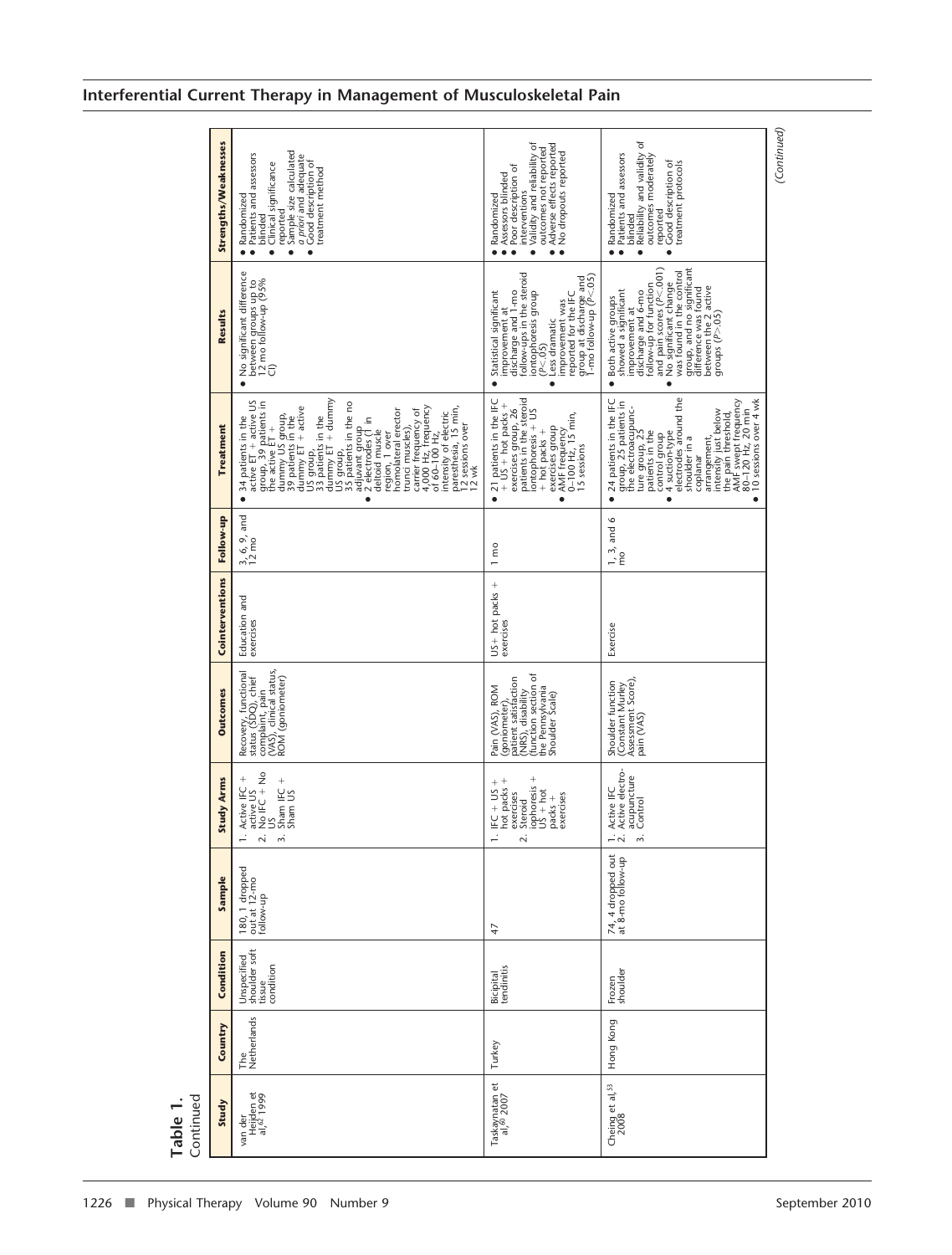|                        | group included<br>Reliability and validity of<br>outcomes not reported                                                                                                                                                                                                                                                                                                                                                                                                                                                                                                                                             |                                                                                                                                                                                                                                      |                                                                                                                                                                                                                                                                                                                                                           | treatment<br>Reliability and validity of                                                                                                                                                                                                                                                                                                                                       |
|------------------------|--------------------------------------------------------------------------------------------------------------------------------------------------------------------------------------------------------------------------------------------------------------------------------------------------------------------------------------------------------------------------------------------------------------------------------------------------------------------------------------------------------------------------------------------------------------------------------------------------------------------|--------------------------------------------------------------------------------------------------------------------------------------------------------------------------------------------------------------------------------------|-----------------------------------------------------------------------------------------------------------------------------------------------------------------------------------------------------------------------------------------------------------------------------------------------------------------------------------------------------------|--------------------------------------------------------------------------------------------------------------------------------------------------------------------------------------------------------------------------------------------------------------------------------------------------------------------------------------------------------------------------------|
| Strengths/Weaknesses   | • Sample size calculated<br>Good description of<br>· No control/placebo<br>Randomized<br>treatment<br>a priori<br>$\bullet$<br>$\bullet\bullet$                                                                                                                                                                                                                                                                                                                                                                                                                                                                    | • Very low adherence<br>(missing data 57.5%)<br>• Reliability and validity of<br>Investigator blinded<br>Small sample size<br>measurement not<br>Randomized<br>reported<br>$\bullet$<br>$\bullet$                                    | • Reliability and validity of<br>outcomes not reported<br>Randomization used<br>● Small sample size<br>● Good description of<br>· Confounders not<br>Patients blinded<br>controlled<br>treatment<br>$\bullet$                                                                                                                                             | outcomes not reported<br>● Randomized<br>● Assessor blinded<br>● Good description of<br>$\bullet$                                                                                                                                                                                                                                                                              |
| Results                | Group B6 had significantly<br>improvement than group<br>larger improvement thán<br>group B1 (P<.05)<br>• Groups B3, B5, and B6<br>had significantly larger<br>larger improvement than<br>group B4 (P<.05)<br>No significant difference<br>Significant improvement<br>in all groups $(P < .05)$<br>● Groups B2, B3, B4, B5, and B6 had significantly<br>among groups B3, B5,<br>and B6<br>B2(P < .05)<br>$\bullet$<br>$\bullet$<br>$\bullet$<br>$\bullet$                                                                                                                                                           | pain intensity and painful<br>therapy group (P<.001)<br>No significant difference<br>in sham treatment group<br>Significant reduction in<br>areas in the combined<br>$\bullet$<br>$\bullet$                                          | in both groups for pain<br>and maximal vertical jaw<br>Significant improvement<br>opening<br>▶ No significant difference<br>between groups ( <i>P&lt;</i> .05)<br>$\bullet$<br>$\bullet$                                                                                                                                                                  | • Significantly less pain and<br>greater ROM for the<br>active IFC in all groups at<br>all time points ( $\not\infty$ .05)                                                                                                                                                                                                                                                     |
| Treatment              | group $(B2)$ ; $9$ patients<br>in the hot pack, active<br>IFC, myofascial release<br>patients in the hot<br>ischemic compression<br>pack, active ROM,<br>stretch, TENS group<br>(BS); 9 patients in the<br>hot pack, active ROM,<br>Q<br>group (B6)<br>4 electrodes;<br>frequency of 100 Hz,<br>carrier frequencies of<br>4,000 Hz and 4,100<br>compression, TENS<br>group $(83)$ ; 10<br>patients in the hot<br>stretch group (B4);<br>patients in the hot<br>pack, active ROM<br>group (B1); 13<br>patients in the hot<br>pack, active ROM,<br>pack, active ROM<br>ROM, ischemic<br>Hz, 20 min<br>$\bullet$<br>٠ | of 100 Hz, intensity in<br>the tactile sensation,<br>patients in the sham<br>patients in the US<br>Carrier frequency of<br>4,000 Hz, frequency<br>12 sessions for 4 wk<br>treatment group<br>group and 8<br>⊻<br>Q<br>$\bullet$<br>٠ | • 20 patients in the IFC group and 20 patients in the placebo group $\bullet$ 4 electrodes<br>in front of the tragus<br>of ear), frequency of<br>90–100 Hz for 15 min<br>and 40–90 Hz for 5<br>(extraorally 1-1.5 cm<br>too strong), 3<br>treatments (24–72 hr<br>min, intensity<br>(comfortable but not<br>between treatments)<br>$\bullet$<br>$\bullet$ | 28 patients in the ACL<br>group (14 IFC and 14<br>placebo IFC), 34<br>4 electrodes,<br>frequency of 5–10 Hz<br>in first 14 min, 80–<br>meniscectomy group<br>(17 IFC and 17<br>min, 3 times daily for<br>7–9 wk<br>group<br>150 Hz in second 14<br>placebo IFC), 25<br>chondroplasty<br>(15 IFC and 10<br>patients in the<br>patients in the<br>placebo IFC)<br>$\bullet$<br>٠ |
| Follow-up              | None                                                                                                                                                                                                                                                                                                                                                                                                                                                                                                                                                                                                               | None                                                                                                                                                                                                                                 | None                                                                                                                                                                                                                                                                                                                                                      | None                                                                                                                                                                                                                                                                                                                                                                           |
| <b>Cointerventions</b> | Hot pack, active<br>ROM, myofascial<br>release                                                                                                                                                                                                                                                                                                                                                                                                                                                                                                                                                                     | S                                                                                                                                                                                                                                    | None                                                                                                                                                                                                                                                                                                                                                      | Ice, exercises                                                                                                                                                                                                                                                                                                                                                                 |
| <b>Outcomes</b>        | Index of change in<br>pain threshold<br>(algometer), pain<br>(VAS), and cervical<br>ROM (goniometer)<br>(algometer), pain<br>tolerance                                                                                                                                                                                                                                                                                                                                                                                                                                                                             | Pain (body map,<br>VAS), tender points,<br>(tender point<br>threshold),<br>polysomnography,<br>sleep questionnaire                                                                                                                   | Jaw pain (VAS),<br>function (maximum<br>vertical jaw<br>opening)                                                                                                                                                                                                                                                                                          | edema, pain (VAS),<br>pain medication,<br>ROM (goniometer)<br>Postoperative                                                                                                                                                                                                                                                                                                    |
| <b>Study Arms</b>      | stretch group<br>Hot pack,<br>active ROM,<br>stretch, TENS<br>release group<br>compression,<br>TENS group<br>compression<br>group<br>Hot pack,<br>active ROM,<br>Hot pack,<br>active ROM,<br>group<br>Hot pack,<br>active ROM,<br>Hot pack,<br>active ROM,<br>Hot pack,<br>active ROM<br>myofascial<br>ischemic<br>ischemic<br>group<br>⊮C,<br>$\sim$<br>m<br>4<br>ŋ<br>Ó                                                                                                                                                                                                                                          | Active IFC +<br>Placebo IFC<br>$20 +$<br>S<br>Ē<br>$\sim$                                                                                                                                                                            | Active IFC<br>Placebo IFC<br>$\overline{N}$                                                                                                                                                                                                                                                                                                               | Active IFC<br>Placebo IFC<br>$\overline{\phantom{a}}$                                                                                                                                                                                                                                                                                                                          |
| Sample                 | 71                                                                                                                                                                                                                                                                                                                                                                                                                                                                                                                                                                                                                 | 40, 23 dropped<br>out                                                                                                                                                                                                                | $\overline{40}$                                                                                                                                                                                                                                                                                                                                           | 2                                                                                                                                                                                                                                                                                                                                                                              |
| Condition              | Cervical<br>myofascial<br>pain                                                                                                                                                                                                                                                                                                                                                                                                                                                                                                                                                                                     | Fibromyalgia                                                                                                                                                                                                                         | Chronic jaw<br>pain                                                                                                                                                                                                                                                                                                                                       | Postoperative<br>knee pain                                                                                                                                                                                                                                                                                                                                                     |
| Country                | Taiwan                                                                                                                                                                                                                                                                                                                                                                                                                                                                                                                                                                                                             | Brazil                                                                                                                                                                                                                               | United<br>States                                                                                                                                                                                                                                                                                                                                          | United<br>States                                                                                                                                                                                                                                                                                                                                                               |
| Study                  | Hou et al, $^{55}$<br>$2002$                                                                                                                                                                                                                                                                                                                                                                                                                                                                                                                                                                                       | Almeida et al, <sup>50</sup><br>2003                                                                                                                                                                                                 | $\frac{1}{1987}$                                                                                                                                                                                                                                                                                                                                          | Jarit et al, $^{58}$<br>$2003$                                                                                                                                                                                                                                                                                                                                                 |

**Table 1.**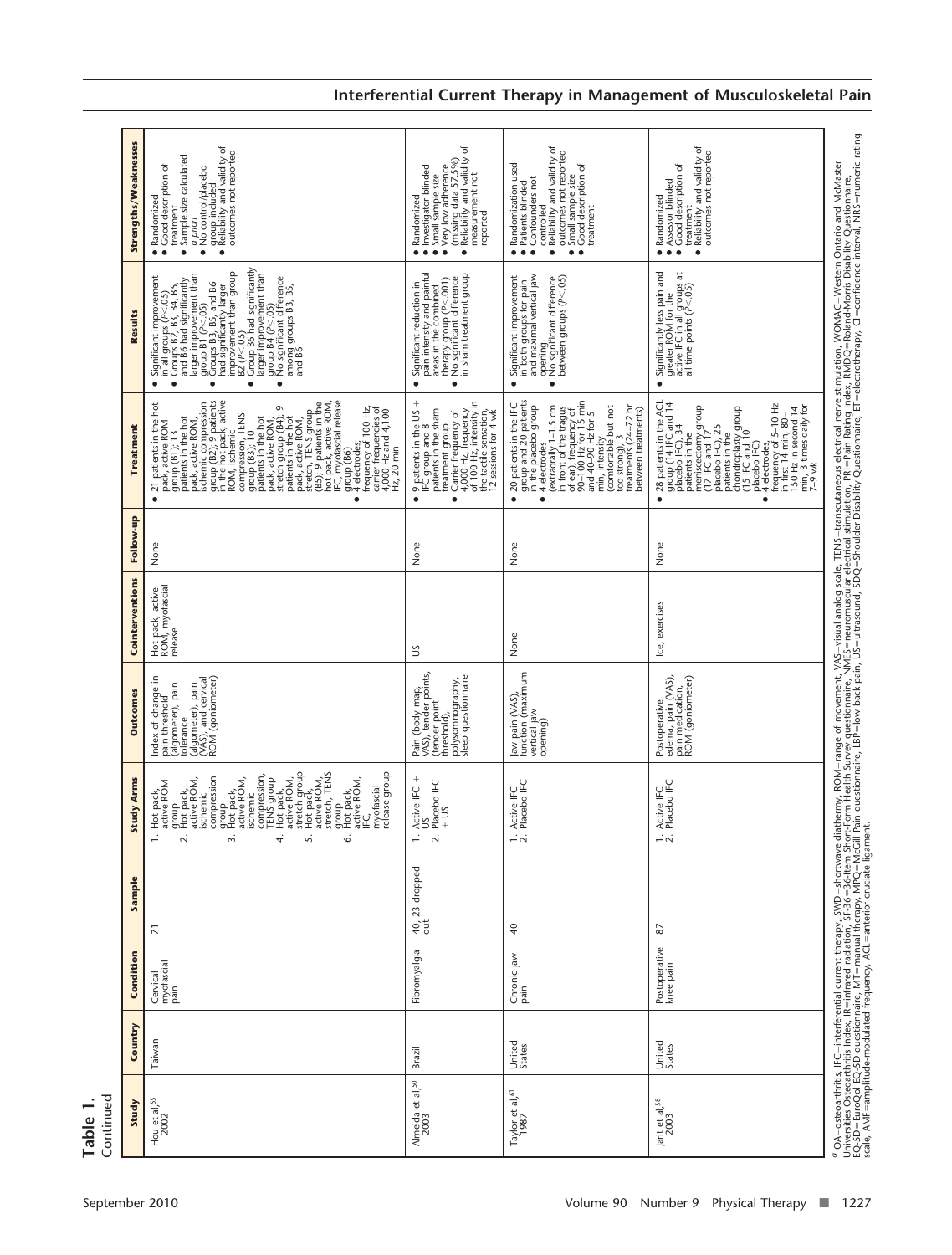of the randomization procedure and concealment of allocation, with only 9 and 5 of the studies meeting these criteria, respectively. Items related to blinding were not achieved by the majority of the studies. Only 3 of the studies used a double-blinded design.

Testing subjects' adherence to intervention or having adequate adherence was another issue that was not accomplished by many studies (only 8 and 6 studies, respectively). Furthermore, adverse effects were reported in only 3 of the studies, and none of the studies provided details of the follow-up period.

Despite the fact that the adequate handling of dropouts is considered an important method used to prevent bias in data analysis, only 11 of the analyzed studies included information regarding the rate of withdrawals/dropouts. The outcome measures were not described well in terms of validity, reliability, or responsiveness.

Regarding statistical issues, it was uncertain whether sample size was adequate in 15 of the studies. Intentionto-treat analysis was used only in 11 of the studies. Finally, it also was unclear whether extraneous factors such as equipment calibration or medications during the study could affect the treatment responsiveness for IFC. For example, only 2 studies (10%) reported that the IFC equipment was calibrated during the study procedure.

## **IFC and Type of Pain Management**

The effect of IFC has been studied predominantly in patients with chronic painful conditions (16 of 20 trials examined). These conditions included knee osteoarthritis,47,49,51,52,54,59 chronic low back pain,  $48,63-65$  shoulder soft tissue pain,53,60,62 fibromyalgia,50 chronic

jaw pain, <sup>61</sup> and myofascial syndrome pain.55 In contrast, the analysis of IFC in acute pain included just 4 articles, 3 of them related to acute low back pain and 1 to postoperative knee pain.

#### **Meta-analysis Results**

Fourteen studies were included in the meta-analysis (Fig. 1), 47, 49 - 56, 60, 61, 63 - 66 with an overall sample size of 1,114 patients. Six studies were excluded for the following reasons: information regarding data variability (ie, mean and standard deviation) was not present,58,59 the unit of variability included was different than the standard deviation (ie, interquartile range, median),57,62 the comparison included in the trial was not relevant for the study's purpose, <sup>48</sup> and the interventions included in the trial were too heterogeneous<sup>51</sup> (ie, IFC, infrared radiation, shortwave diathermy, and 2 drugs [sodium hyaluronate and hylan G-F 20]).

The 14 selected studies were chosen because they provided complete information on the outcomes evaluated and homogeneity regarding outcome measures. Of these studies, 4 studies54,56,61,63 addressed the analgesic effect of IFC alone and 10 studies47,49,50,52,53,55,60,64 –66 evaluated the effect of IFC applied as adjunct in a multimodal treatment protocol. In addition, of these 14 studies, 3 studies<sup>53,54,66</sup> compared the effectiveness of IFC with a control group, 6 studies $47,50,54,61,64,65$  investigated IFC against placebo, and 7 studies<sup>49,52,53,55,56,60,63</sup> compared IFC with another intervention such as manual therapy or exercise.

#### **Comparison 1: IFC Alone Versus Placebo Group on Pain Intensity at Discharge**

Two studies<sup>54,61</sup> were included in this comparison. One study<sup>54</sup> measured outcomes at discharge after 4 weeks of therapy, and the other study<sup>61</sup> measured outcomes after 1

week of therapy. One trial<sup>54</sup> studied the effect of IFC on knee osteoarthritis, and the other trial<sup> $61$ </sup> studied the effect of IFC on temporomandibular joint pain. One study<sup>54</sup> was rated of moderate methodological quality, and the other study<sup>61</sup> was rated of poor quality.61 In this comparison, both studies had opposite results regarding the effectiveness of IFC when compared with a placebo group (Fig. 2). The pooled mean difference (MD) obtained for this analysis was  $1.17$  (95% CI=1.70 – 4.05). These results indicate that IFC alone was not significantly better than placebo at discharge.

## **Comparison 2: IFC Alone Versus Comparison Group on Pain Intensity at Discharge**

Two studies<sup>56,63</sup> were included in this comparison. One study<sup>63</sup> measured outcomes at discharge after 2 to 3 weeks of treatment, and the other study56 measured outcomes after 8 weeks. One trial<sup>56</sup> studied the effect of IFC on acute low back pain, and the other trial<sup>63</sup> studied the effect of IFC on chronic low back pain. Both studies were of moderate methodological quality. In this comparison, both studies agreed that IFC was not significantly better than manual therapy or traction and massage (Fig. 3). The pooled MD obtained for this analysis was  $-0.16$  (95%)  $CI = -0.62$ , 0.31). These results indicate that IFC alone was not significantly better than any of the comparisons at discharge from therapy.

#### **Comparison 3: IFC as a Supplement to Another Treatment Versus Control Group on Pain Intensity at Discharge**

Three studies<sup>53,54,66</sup> were included in this comparison. Two studies $53,54$ used a 4-week discharge period, and one study66 used a one-day discharge period. One trial<sup>54</sup> studied the effect of IFC on knee osteoarthritis, another trial53 studied the effect of IFC on frozen shoulder, and the third tri-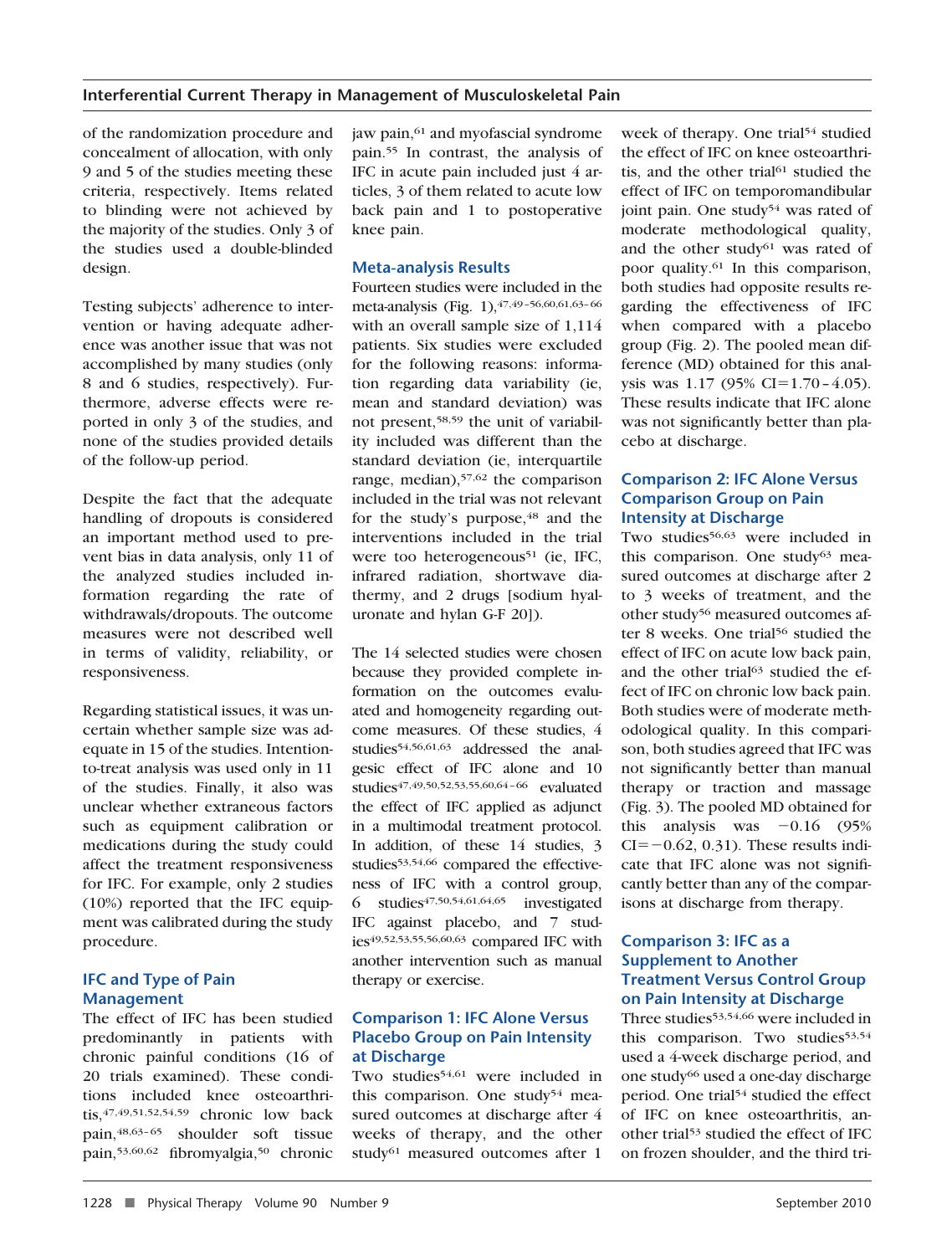|                     |                          | Score/<br>Rating<br>39     | 0.48<br>Moderate<br>-              | Poor<br>0.37<br>$\circ$                         | 0.61<br>Moderate<br>$\circ$        | 0.44<br>Moderate<br>$\circ$ | 0.45<br>Moderate<br>$\circ$         | High<br>0.72<br>$\circ$   | 0.61<br>Moderate<br>$\overline{\phantom{0}}$ | $0.42$<br>Moderate<br>$\circ$ | 0.51<br>Moderate<br>$\overline{\phantom{0}}$ | 0.66<br>Moderate<br>$\overline{ }$ | 0.61<br>Moderate<br>$\overline{ }$ | 0.54<br>Moderate<br>$\circ$ | High<br>0.72<br>$\overline{ }$      | Poor<br>0.36<br>$\circ$  | 0.51<br>Moderate<br>$\overline{a}$ | Poor<br>0.39<br>$\circ$          | 0.78 High<br>$\overline{\phantom{0}}$        | 0.56<br>Moderate<br>$\overline{ }$ | 0.67<br>Moderate<br>$\overline{\phantom{0}}$ | 0.67<br>Moderate<br>$\overline{a}$ | Ξ                       | 55                         |
|---------------------|--------------------------|----------------------------|------------------------------------|-------------------------------------------------|------------------------------------|-----------------------------|-------------------------------------|---------------------------|----------------------------------------------|-------------------------------|----------------------------------------------|------------------------------------|------------------------------------|-----------------------------|-------------------------------------|--------------------------|------------------------------------|----------------------------------|----------------------------------------------|------------------------------------|----------------------------------------------|------------------------------------|-------------------------|----------------------------|
|                     |                          | $\frac{8}{2}$              | $\overline{ }$                     | $\overline{ }$                                  | $\overline{a}$                     | $\overline{ }$              | $\overline{ }$                      | $\overline{ }$            | $\overline{a}$                               | $\overline{ }$                | $\overline{ }$                               | $\overline{ }$                     | $\overline{ }$                     | $\overline{a}$              | $\overline{\phantom{0}}$            | $\overline{ }$           | $\overline{ }$                     | $\overline{ }$                   | $\overline{ }$                               | $\overline{ }$                     | $\overline{a}$                               | $\overline{a}$                     | $\approx$               | 100                        |
|                     |                          | $\overline{37}$            | $\circ$                            | $\circ$                                         | $\overline{a}$                     | $\circ$                     | $\circ$                             | $\circ$                   | $\circ$                                      | $\circ$                       | $\circ$                                      | $\circ$                            | $\circ$                            | $\circ$                     | $\overline{a}$                      | $\circ$                  | $\circ$                            | $\circ$                          | $\circ$                                      | ÷                                  | $\overline{a}$                               | $\blacksquare$                     | $\sim$                  | 25                         |
|                     | <b>Statistics</b>        | 36                         | $\circ$                            | $\circ$                                         | $\overline{ }$                     | $\circ$                     | $\circ$                             | $\overline{a}$            | $\circ$                                      | $\circ$                       | $\blacksquare$                               | $\blacksquare$                     | -                                  | $\circ$                     | $\overline{ }$                      | $\circ$                  | $\circ$                            | $\circ$                          | $\overline{a}$                               | $\overline{ }$                     | $\overline{ }$                               | $\overline{a}$                     | $\overline{1}$          | 50                         |
|                     |                          | 35                         | ÷                                  | Ξ                                               | $\overline{a}$                     | $\overline{ }$              | $\overline{ }$                      | Ξ                         | $\blacksquare$                               | $\overline{a}$                | $\overline{\phantom{0}}$                     | $\overline{ }$                     | $\overline{ }$                     | $\overline{ }$              | $\overline{ }$                      | $\circ$                  |                                    | Ξ                                | $\overline{ }$                               | ÷                                  | $\overline{ }$                               | $\overline{ }$                     | $\overline{0}$          | 95                         |
|                     |                          | 34                         |                                    |                                                 | $\circ$                            | $\overline{ }$              |                                     |                           |                                              |                               | $\overline{a}$                               |                                    | $\circ$                            | $\circ$                     | $\overline{\phantom{a}}$            | $\circ$                  |                                    | ÷                                | $\overline{a}$                               |                                    |                                              |                                    | $\frac{6}{2}$           | $80$                       |
|                     |                          | 33                         | -                                  | $\overline{ }$                                  | $\overline{a}$                     | $\overline{\phantom{0}}$    | $\overline{ }$                      | $\overline{a}$            | $\overline{ }$                               | -                             | $\overline{ }$                               | -                                  | $\overline{ }$                     | $\overline{ }$              | $\overline{\phantom{0}}$            | $\overline{ }$           | $\overline{\phantom{0}}$           | $\overline{ }$                   | $\overline{\phantom{0}}$                     | ÷                                  | $\overline{ }$                               | $\overline{a}$                     | 20                      | 100                        |
|                     |                          | $\frac{2}{3}$              | -                                  | $\circ$                                         | $\circ$                            | $\circ$                     | $\circ$                             | $\circ$                   | $\overline{\phantom{0}}$                     | $\circ$                       | $\circ$                                      | $\blacksquare$                     | $\overline{a}$                     | $\circ$                     | $\overline{ }$                      | $\circ$                  | $\circ$                            | $\circ$                          | $\circ$                                      | $\circ$                            | $\circ$                                      | $\circ$                            | $\sqrt{2}$              | 25                         |
|                     |                          | $\mathbf{\dot{m}}$         | $\circ$                            | $\circ$                                         | $\circ$                            | $\circ$                     | $\circ$                             | $\circ$                   | $\circ$                                      | $\circ$                       | $\circ$                                      | $\circ$                            | $\circ$                            | $\circ$                     | $\circ$                             | $\circ$                  | $\circ$                            | $\circ$                          | $\overline{ }$                               | $\circ$                            | $\circ$                                      | $\circ$                            | $\overline{a}$          | $\sim$                     |
|                     | <b>Outcomes</b>          | $\boldsymbol{30}$          | $\circ$                            | $\circ$                                         |                                    | $\circ$                     | $\circ$                             | Ξ                         | $\overline{ }$                               | $\circ$                       | $\circ$                                      | $\overline{ }$                     | $\overline{a}$                     | $\circ$                     | $\circ$                             | $\circ$                  | $\circ$                            | $\circ$                          | $\qquad \qquad \longleftarrow$               | $\circ$                            | $\circ$                                      | $\circ$                            | $\circ$                 | $\overline{50}$            |
|                     |                          | 29                         | -                                  |                                                 | $\overline{ }$                     |                             | $\overline{ }$                      |                           |                                              | ÷                             |                                              | $\blacksquare$                     | -                                  | $\overline{ }$              | $\blacksquare$                      | $\circ$                  | $\overline{ }$                     | ÷                                | $\overline{a}$                               | $\overline{ }$                     | $\blacksquare$                               | $\overline{ }$                     | $\overline{9}$          | 95                         |
|                     |                          | 28                         | ÷                                  |                                                 | $\overline{ }$                     | $\overline{ }$              | $\overline{ }$                      | $\blacksquare$            |                                              | ÷                             | $\circ$                                      | $\circ$                            | $\overline{ }$                     | $\overline{a}$              | $\overline{ }$                      | $\circ$                  | $\overline{a}$                     | ÷                                | $\overline{a}$                               | $\circ$                            | $\circ$                                      | $\circ$                            | $\overline{1}$          | $\overline{70}$            |
|                     |                          | $\overline{z}$             | $\overline{\phantom{0}}$           | $\overline{ }$                                  | $\overline{a}$                     | $\overline{\phantom{0}}$    | $\overline{ }$                      | ۳                         | $\overline{ }$                               | -                             | $\overline{ }$                               | ۳                                  | $\overline{ }$                     | $\overline{ }$              | Ξ                                   | $\overline{\phantom{0}}$ | $\overline{a}$                     | $\overline{ }$                   | $\overline{\phantom{0}}$                     | ÷                                  | $\overline{ }$                               | $\overline{ }$                     | $\overline{\mathbf{c}}$ | 100                        |
|                     |                          | $\frac{8}{3}$              | n/a                                | n/a                                             | n/a                                | n/a                         | $\overline{ }$                      | n/a                       |                                              | n/a                           | n/a                                          | $\overline{ }$                     | ٠                                  |                             | ÷                                   | $\blacksquare$           | $\overline{ }$                     | n/a                              | $\overline{a}$                               |                                    | $\overline{ }$                               | $\overline{ }$                     | $\overline{12}$         | 100                        |
|                     |                          | $\mathbf{z}$               | n/a                                | n/a                                             | n/a                                | n/a                         | $\overline{ }$                      | n/a                       |                                              | n/a                           | ā<br>≧                                       | $\blacksquare$                     | $\blacksquare$                     | $\overline{ }$              | ÷                                   | $\blacksquare$           | $\circ$                            | n/a                              | $\overline{a}$                               | $\circ$                            | $\blacksquare$                               |                                    | $\overline{0}$          | 83                         |
|                     |                          | $\mathbf{z}$               | n/a                                | n/a                                             | n/a                                | n/a                         | $\circ$                             | n/a                       | $\circ$                                      | n/a                           | $\sigma$<br>É                                | $\circ$                            | $\circ$                            | $\circ$                     | $\circ$                             | $\circ$                  | $\circ$                            | n/a                              | $\circ$                                      | $\circ$                            | $\circ$                                      | $\circ$                            | $\circ$                 | $\circ$                    |
|                     |                          | $\overline{23}$            | $\circ$                            | $\circ$                                         | $\circ$                            | $\circ$                     | $\circ$                             | $\overline{a}$            | $\circ$                                      | $\circ$                       | $\circ$                                      | $\overline{a}$                     | $\circ$                            | $\circ$                     | $\circ$                             | $\circ$                  | $\overline{a}$                     | $\circ$                          | $\circ$                                      | $\circ$                            | $\circ$                                      | $\circ$                            | 3                       | $\overline{15}$            |
|                     |                          | $\overline{2}$             | n/a                                | $\circ$                                         | $\overline{ }$                     | $\circ$                     | $\overline{ }$                      | $\overline{a}$            |                                              | $\circ$                       | ā<br>≧                                       | $\overline{ }$                     | $\overline{a}$                     | $\circ$                     | $\blacksquare$                      | $\circ$                  | n/a                                | n/a                              | $\overline{\phantom{0}}$                     | $\circ$                            | n/a                                          | n/a                                | ${}^{\infty}$           | 57                         |
| <b>Item Scoring</b> |                          | $\overline{N}$             | n/a                                | $\circ$                                         | $\blacksquare$                     | $\circ$                     |                                     |                           |                                              | $\circ$                       | g<br>≧                                       | $\circ$                            | ٠                                  | $\circ$                     | ÷                                   | $\overline{ }$           | n/a                                | n/a                              | $\overline{a}$                               | ÷                                  | n/a                                          | n/a                                | ó                       | 64                         |
|                     | Interventions            | $\boldsymbol{z}$           | n/a                                | $\circ$                                         | $\overline{a}$                     | $\overline{ }$              | $\overline{ }$                      | ٠                         | $\overline{ }$                               | $\circ$                       | $\sigma$<br>≧                                | $\overline{ }$                     | $\overline{ }$                     | $\circ$                     | $\overline{ }$                      | Ξ                        | n/a                                | n/a                              | $\overline{\phantom{0}}$                     | $\overline{ }$                     | n/a                                          | n/a                                | Ξ                       | 79                         |
|                     |                          | $\overline{19}$            | $\circ$                            | $\circ$                                         | $\circ$                            | $\circ$                     | $\circ$                             | $\circ$                   | $\circ$                                      | $\circ$                       | $\blacksquare$                               | Ξ                                  | $\circ$                            | $\circ$                     | $\overline{\phantom{0}}$            | $\overline{\phantom{0}}$ | $\circ$                            | $\circ$                          | $\overline{ }$                               | ÷                                  | $\circ$                                      | $\circ$                            | $\circ$                 | $\overline{50}$            |
|                     |                          | $\overline{\mathbf{18}}$   | $\circ$                            | $\circ$                                         | $\circ$                            | $\circ$                     | $\circ$                             | $\overline{a}$            | $\overline{ }$                               | $\circ$                       | $\overline{\phantom{0}}$                     | $\overline{ }$                     | $\circ$                            | $\overline{\phantom{0}}$    | $\overline{ }$                      | $\circ$                  | $\circ$                            | $\circ$                          | $\overline{\phantom{0}}$                     | ÷                                  | $\circ$                                      | $\circ$                            | $\infty$                | $\overline{4}$             |
|                     |                          | F                          | $\circ$                            | $\circ$                                         | ÷                                  | $\circ$                     | $\circ$                             | $\circ$                   | $\circ$                                      | -                             | $\overline{ }$                               | $\overline{ }$                     | $\circ$                            | ÷                           | $\blacksquare$                      | $\overline{ }$           | $\overline{a}$                     | $\circ$                          | $\overline{a}$                               | $\circ$                            | $\overline{ }$                               | $\overline{a}$                     | Ξ                       | 55                         |
|                     |                          | $\overline{16}$            | $\circ$                            | $\circ$                                         | $\overline{ }$                     | $\circ$                     | $\circ$                             | $\circ$                   | $\circ$                                      | $\overline{ }$                | $\overline{ }$                               | $\circ$                            | $\circ$                            | $\circ$                     | $\circ$                             | $\circ$                  | $\overline{ }$                     | $\circ$                          | $\overline{ }$                               | $\circ$                            | $\overline{a}$                               | $\overline{ }$                     | $\sim$                  | 35                         |
|                     |                          | 15                         | -                                  | $\circ$                                         | $\overline{a}$                     | $\circ$                     | $\overline{a}$                      | $\circ$                   | $\circ$                                      | $\overline{a}$                | $\overline{\phantom{0}}$                     | $\overline{ }$                     | $\circ$                            | $\overline{ }$              | $\overline{ }$                      |                          | -                                  | $\circ$                          | $\qquad \qquad \longleftarrow$               | $\circ$                            | $\overline{\phantom{0}}$                     | $\overline{ }$                     | $\frac{3}{2}$           | $65$                       |
|                     |                          | $\overline{1}$             | -                                  | n/a                                             | $\circ$                            | $\overline{ }$              | n/a                                 | $\circ$                   | $\overline{ }$                               | -                             | $\circ$                                      | $\circ$                            | $\overline{a}$                     | $\overline{ }$              | $\circ$                             | $\circ$                  | n/a                                | ÷                                | n/a                                          | n/a                                | $\overline{ }$                               | $\overline{a}$                     | $\circ$                 | $\boldsymbol{\mathcal{S}}$ |
|                     |                          | 13                         | ÷                                  |                                                 |                                    | ÷                           | $\circ$                             |                           |                                              |                               | ٠                                            |                                    | ٠                                  | ÷                           | $\overline{a}$                      | $\circ$                  | $\circ$                            | $\overline{ }$                   | $\overline{a}$                               |                                    |                                              |                                    | $\overline{1}$          | $85$                       |
|                     |                          | 12                         | $\circ$                            | $\circ$                                         | $\circ$                            | $\circ$                     | $\circ$                             | $\circ$                   | $\circ$                                      | $\circ$                       | $\circ$                                      | $\circ$                            | $\circ$                            | $\circ$                     | $\circ$                             | $\circ$                  | $\circ$                            | $\circ$                          | $\circ$                                      | $\circ$                            | $\circ$                                      | $\circ$                            | $\circ$                 | $\circ$                    |
|                     |                          | Ξ                          | $\circ$                            | $\circ$                                         | $\circ$                            | $\circ$                     | $\circ$                             | $\circ$                   | $\circ$                                      | $\circ$                       | $\circ$                                      | $\circ$                            | $\overline{ }$                     | $\overline{ }$              | $\circ$                             | $\circ$                  | $\circ$                            | $\circ$                          | $\circ$                                      | $\circ$                            | $\circ$                                      | $\circ$                            | $\sim$                  | $\approx$                  |
|                     | Blinding                 | Ē                          |                                    |                                                 |                                    |                             | $\circ$                             |                           | $\circ$                                      | 0                             | $\circ$                                      | 0                                  | $\circ$                            |                             | $\circ$                             | $\circ$                  | $\circ$                            | o                                |                                              | 0                                  |                                              |                                    | o                       | 4                          |
|                     |                          | $\bullet$                  | ÷                                  | $\circ$                                         | $\overline{\phantom{a}}$           | $\overline{\phantom{0}}$    | $\circ$                             | $\overline{a}$            | $\overline{a}$                               | $\circ$                       | $\circ$                                      | $\circ$                            | $\circ$                            | $\overline{\phantom{0}}$    | $\overline{\phantom{m}}$            | $\circ$                  | $\overline{a}$                     | $\circ$                          | $\overline{\phantom{m}}$                     | $\circ$                            | $\overline{\phantom{0}}$                     | $\overline{ }$                     | Ξ                       | 55                         |
|                     |                          | $\infty$<br>$\overline{ }$ | $\circ$<br>$\circ$                 | $\circ$<br>$\circ$                              | $\circ$<br>$\circ$                 | $\overline{a}$<br>$\circ$   | $\circ$<br>$\circ$                  | $\overline{ }$<br>$\circ$ | $\circ$<br>$\overline{ }$                    | $\circ$<br>$\circ$            | $\circ$<br>$\circ$                           | $\circ$<br>$\circ$                 | $\circ$<br>$\circ$                 | -<br>$\circ$                | $\overline{\phantom{m}}$<br>$\circ$ | $\circ$<br>$\circ$       | $\circ$<br>$\circ$                 | $\circ$<br>$\circ$               | $\overline{a}$<br>$\circ$                    | $\circ$<br>$\circ$                 | $\overline{ }$<br>$\overline{\phantom{0}}$   | $\overline{a}$<br>$\overline{ }$   | $\sim$<br>3             | 35<br>$\frac{5}{2}$        |
|                     |                          | $\bullet$                  | $\overline{\phantom{0}}$           | $\overline{ }$                                  | $\overline{ }$                     | $\circ$                     | $\overline{ }$                      | $\overline{ }$            | $\overline{ }$                               | $\circ$                       | $\circ$                                      | $\blacksquare$                     | $\overline{\phantom{0}}$           | $\overline{ }$              | $\circ$                             | $\overline{\phantom{0}}$ | $\overline{ }$                     | $\circ$                          | $\overline{\phantom{0}}$                     | -                                  | $\circ$                                      | $\circ$                            | $\tilde{=}$             | $68$                       |
|                     |                          | $\mathbf{r}$               | $\circ$                            | $\circ$                                         | $\circ$                            | $\circ$                     | $\circ$                             | $\overline{ }$            | $\circ$                                      | $\circ$                       | $\circ$                                      | $\overline{\phantom{0}}$           | $\qquad \qquad \longleftarrow$     | $\circ$                     | $\overline{\phantom{0}}$            | $\circ$                  | $\circ$                            | $\circ$                          | $\circ$                                      | $\overline{\phantom{0}}$           | $\circ$                                      | $\circ$                            | $\sqrt{2}$              | 25                         |
|                     |                          | 4                          | $\circ$                            | $\circ$                                         | $\circ$                            | $\circ$                     | $\circ$                             | $\overline{a}$            | $\circ$                                      | $\circ$                       | $\circ$                                      | $\overline{\phantom{0}}$           |                                    | $\circ$                     | $\overline{\phantom{m}}$            | $\circ$                  | $\circ$                            | $\overline{a}$                   | $\qquad \qquad \longleftarrow$               | -                                  | $\overline{\phantom{0}}$                     | $\overline{a}$                     | $\circ$                 | 45                         |
|                     | <b>Patient Selection</b> | $\blacksquare$             | $\overline{a}$                     | $\overline{ }$                                  | $\overline{a}$                     |                             | $\overline{ }$                      | $\overline{ }$            | $\overline{a}$                               | $\overline{ }$                | $\overline{\phantom{0}}$                     | $\overline{a}$                     | $\overline{a}$                     | $\overline{ }$              | $\overline{\phantom{0}}$            | $\overline{\phantom{0}}$ | $\overline{a}$                     | $\overline{ }$                   | $\overline{a}$                               | $\overline{ }$                     | $\overline{a}$                               | $\overline{a}$                     | 20                      | 100                        |
|                     |                          | $\overline{\mathbf{r}}$    | $\circ$                            | $\overline{ }$                                  | $\overline{ }$                     | $\overline{a}$              | $\overline{ }$                      | Ξ                         | $\overline{a}$                               | ÷                             | $\blacksquare$                               | $\overline{\phantom{0}}$           | $\overline{a}$                     | ÷                           | $\overline{\phantom{a}}$            | $\overline{ }$           | $\overline{a}$                     | ÷                                |                                              | ÷                                  | $\blacksquare$                               | $\overline{a}$                     | $\overline{0}$          | 95                         |
|                     |                          | $\overline{\phantom{0}}$   | $\circ$                            | $\qquad \qquad$                                 | $\qquad \qquad \longleftarrow$     | $\overline{ }$              | $\overline{\phantom{0}}$            | $\overline{a}$            | $\overline{\phantom{0}}$                     | $\overline{a}$                | $\overline{ }$                               | $\overline{\phantom{0}}$           | $\overline{ }$                     | $\overline{ }$              | $\overline{\phantom{a}}$            | $\qquad \qquad$          | $\overline{\phantom{a}}$           | ÷                                | $\overline{ }$                               | $\overline{\phantom{0}}$           | $\overline{\phantom{0}}$                     | $\overline{\phantom{0}}$           | $\overline{1}$          | 95                         |
|                     |                          | Study                      | Adedoyin et al, <sup>47</sup> 2002 | al, 48 2005<br>$\tilde{\mathbf{e}}$<br>Adedoyin | Adedoyin et al, <sup>49</sup> 2005 | Almeida et al, 50 2003      | 2006<br>a <sub>2</sub><br>Atamaz et | Burch et al, 52 2008      | Cheing et al, 53 2008                        | Defrin et al, 54 2005         | 2002<br>Hou et al, 55                        | Hurley et al, 56 2004              | et al, 57 2001<br>Hurley           | Jarit et al, 58 2003        | Lau et al, <sup>66</sup> 2008       | Quirk et al, 59 1985     | Taskaynatan et al, $60$<br>2007    | Taylor et al, <sup>61</sup> 1987 | van der Heijden et al, <sup>62</sup><br>1999 | Werners et al, 63 1999             | Zambito et al, <sup>64</sup> 2007            | Zambito et al, 65 2006             | Accomplished items      | Total percentage           |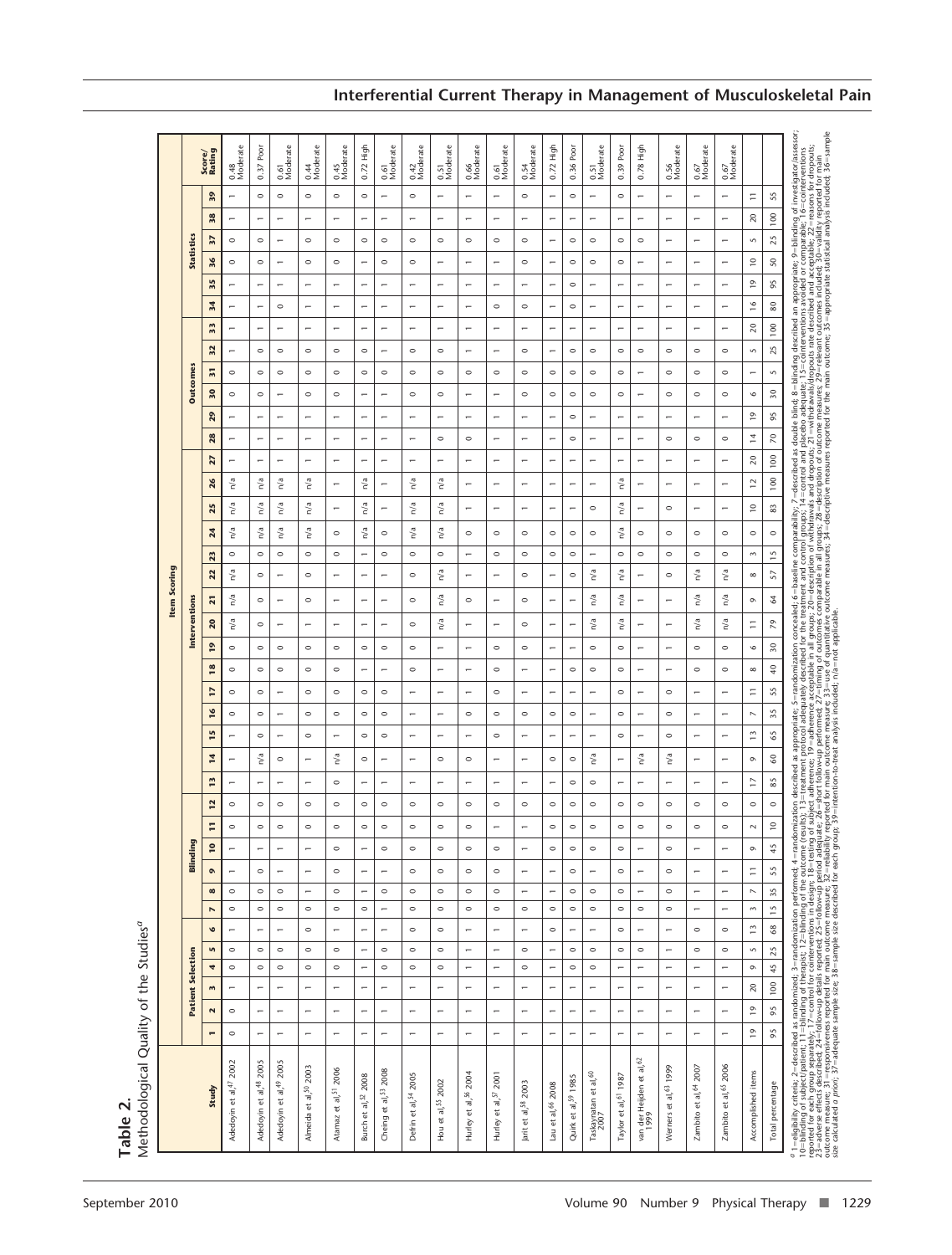| <b>Study or</b>                                                                                         |             | <b>IFC Alone</b> |                   |             | <b>Placebo</b> |              |        | <b>Mean Difference</b> | <b>Mean Difference</b>          |
|---------------------------------------------------------------------------------------------------------|-------------|------------------|-------------------|-------------|----------------|--------------|--------|------------------------|---------------------------------|
| Subgroup                                                                                                | <b>Mean</b> | <b>SD</b>        | <b>Total</b>      | <b>Mean</b> | <b>SD</b>      | <b>Total</b> | Weight | IV, Random, 95% CI     | IV, Random, 95% CI              |
| Defrin et al, 54 2005                                                                                   | 2.1         | 0.5              | $12 \overline{ }$ | $-0.5$      | 0.7            | 9            | 51.4%  | 2.60(2.06, 3.14)       |                                 |
| Taylor et al, <sup>61</sup> 1987                                                                        | 1.75        | 1.96             | 20                | 2.08        | 1.53           | 20           | 48.6%  | $-0.33(-1.42, 0.76)$   |                                 |
| Total (95% CI)                                                                                          |             |                  | 32                |             |                | 29           | 100.0% | $1.17(-1.70, 4.05)$    |                                 |
| Heterogeneity: tau <sup>2</sup> =4.10, $\chi$ <sup>2</sup> =22.33, df=1 (P<.00001), l <sup>2</sup> =96% |             |                  |                   |             |                |              |        |                        | 10<br>$-10$<br>$-5$<br>$\Omega$ |
| Test for overall effect: $z=0.80$ (P=.42)                                                               |             |                  |                   |             |                |              |        |                        | Favors Placebo<br>Favors IFC    |

#### **Figure 2.**

Forest plot of comparison: interferential current therapy (IFC) alone versus placebo treatment on pain intensity at 1 week and 4 weeks (data presented as change scores). IV=inverse variance, 95% CI=95% confidence interval.

al66 studied the effect of IFC on acute low back pain. Two studies included in this comparison were of moderate methodological quality,53,54 and one study was considered to be of high quality.66 In this comparison, the 3 studies tended to significantly favor IFC applied as a cointervention when compared with the control group (Fig. 4). The pooled MD obtained for this analysis was 2.45 (95%  $CI=1.69, 3.22$ ). Thus, IFC applied as a cointervention was more than 2 points better, as measured with the VAS, in reducing pain intensity when compared with a control group in these conditions.

#### **Comparison 4: IFC as a Supplement to Another Treatment Versus Placebo on Pain Intensity at Discharge**

Five studies<sup>47,50,54,64,65</sup> were included in this comparison. Different times of discharge were used in the

studies, ranging from 2 weeks $64,65$  to 4 weeks.47,50,54 Mean difference to pool the data was used. In addition, 95% CI and the random-effects model were chosen. In this comparison,  $3$  studies<sup>47,50,54</sup> of moderate quality tended to significantly favor IFC as a cointervention when compared with placebo. One study<sup>64</sup> of moderate methodological quality tended to significantly favor the placebo group. One study of moderate quality did not favor either IFC as a cointervention or placebo (Fig. 5, upper part).<sup>65</sup> The pooled MD obtained for this analysis was 1.60 (95%  $CI = -0.13$ , 3.34). This finding indicates that although IFC as a cointervention was statistically significantly better than a placebo at decreasing pain intensity at discharge in conditions such as osteoarthritis, chronic low back pain, and fibromyalgia, IFC tended to reduce pain in these conditions when compared with a

placebo condition. In addition, the heterogeneity among studies was  $I^2 = 96\%$ , which is considered substantial according to Cochrane group guidelines.45 Therefore, these results should be interpreted with caution.

In this comparison, 2 studies $64,65$ provided follow-up data (3 months). Thus, an analysis at the 3-month follow-up was performed (Fig. 5, lower part). The pooled MD obtained for this analysis was 1.85 (95%  $CI=1.47, 2.23$ ). The 2 studies significantly favored IFC when compared with the placebo. This finding indicates that IFC as a cointervention was better than a placebo at decreasing pain intensity at the 3-month follow-up.

|                                                                                         |             | <b>IFC Alone</b> |              |             | <b>Comparison</b> |              |        | <b>Mean Difference</b>    | <b>Mean Difference</b>                 |
|-----------------------------------------------------------------------------------------|-------------|------------------|--------------|-------------|-------------------|--------------|--------|---------------------------|----------------------------------------|
| <b>Study or Subgroup</b>                                                                | <b>Mean</b> | <b>SD</b>        | <b>Total</b> | <b>Mean</b> | <b>SD</b>         | <b>Total</b> | Weight | IV, Random 95% CI         | IV, Random, 95% CI                     |
| Hurley et al, <sup>56</sup> 2004                                                        | 2.13        | 2.49             | 65           | 1.99        | 2.5               | 63           | 29.1%  | $0.14(-0.72, 1.00)$       |                                        |
| Werners et al, <sup>63</sup> 1999                                                       | 0.42        | 1.35             | 50           | 0.7         | 49. ،             | 51           | 70.9%  | $-0.28$ ( $-0.83$ , 0.27) |                                        |
| Total (95% CI)                                                                          |             |                  | 115          |             |                   | 114          | 100.0% | $-0.16$ ( $-0.62$ , 0.31) |                                        |
| Heterogeneity: tau <sup>2</sup> =0.00, $\chi^2$ =0.64, df=1 (P=.42), l <sup>2</sup> =0% |             |                  |              |             |                   |              |        |                           | 10<br>$-10$<br>$-5$                    |
| Test for overall effect: $z=0.66$ ( $P=.51$ )                                           |             |                  |              |             |                   |              |        |                           | <b>Favors Comparison</b><br>Favors IFC |

#### **Figure 3.**

Forest plot of comparison: interferential current therapy (IFC) alone versus comparison treatment on pain intensity at 3 weeks and 8 weeks (data presented as change scores). IV=inverse variance, 95% CI=95% confidence interval.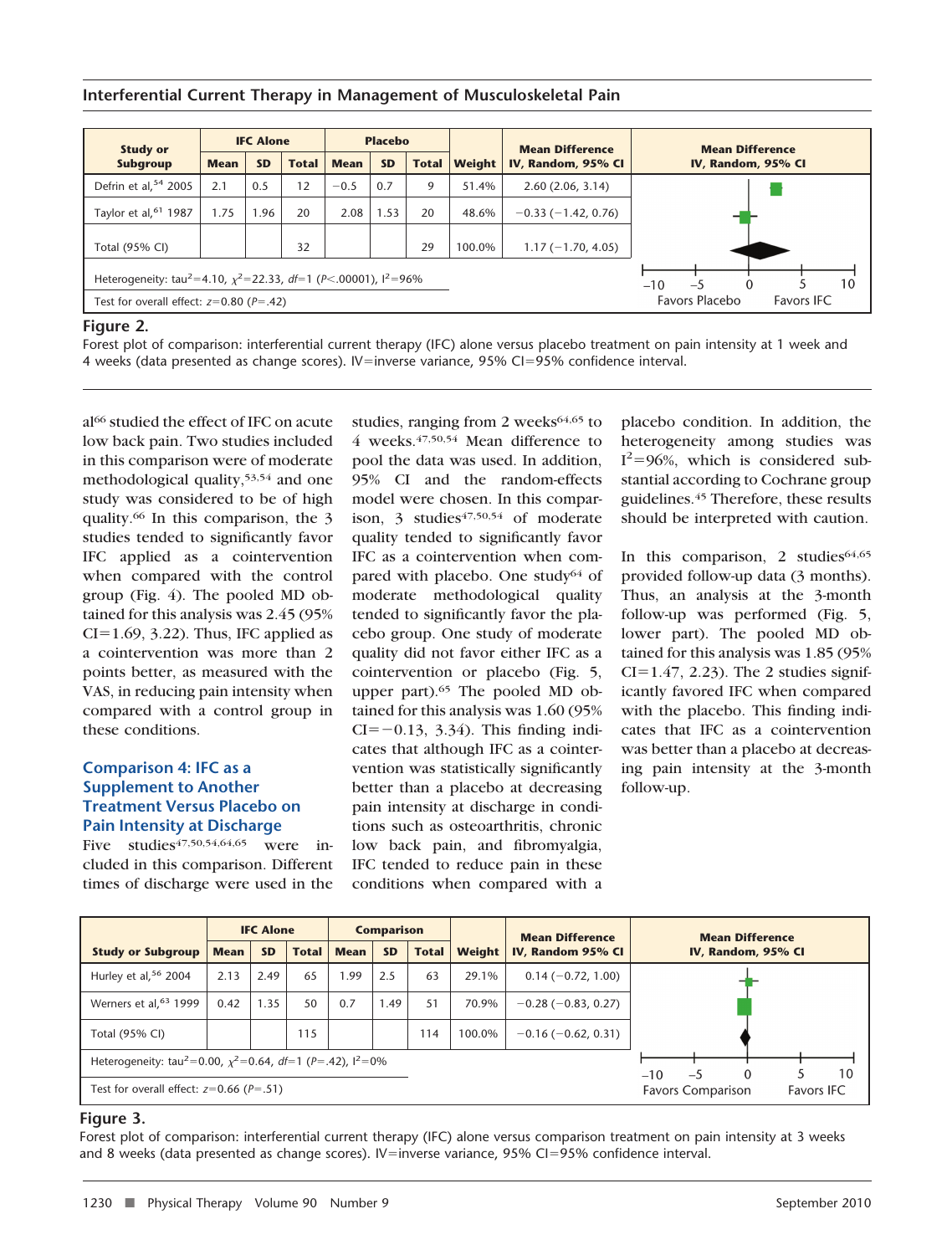|                                                                                          |             | <b>IFC Therapy as</b><br><b>Supplement</b> |       |             | <b>Control Group</b> |              |        | <b>Mean Difference IV.</b> |                                           |
|------------------------------------------------------------------------------------------|-------------|--------------------------------------------|-------|-------------|----------------------|--------------|--------|----------------------------|-------------------------------------------|
| <b>Study or Subgroup</b>                                                                 | <b>Mean</b> | <b>SD</b>                                  | Total | <b>Mean</b> | <b>SD</b>            | <b>Total</b> | Weight | Random, 95% CI             | <b>Mean Difference IV, Random, 95% CI</b> |
| Cheing et al, $53$ 2008                                                                  | 3.02        | 1.94                                       | 23    | 0.08        | 2.13                 | 24           | 23.0%  | 2.94(1.78, 4.10)           |                                           |
| Defrin et al, 54 2005                                                                    | 2.1         | 0.5                                        | 12    | $-0.7$      | 0.7                  | 8            | 38.9%  | 2.80(2.24, 3.36)           |                                           |
| Lau et al, 66 2008                                                                       | 2.2         | 1.65                                       | 55    | 0.4         | 1.5                  | 55           | 38.1%  | 1.80(1.21, 2.39)           |                                           |
| Total (95% CI)                                                                           |             |                                            | 90    |             |                      | 87           | 100.0% | 2.45(1.69, 3.22)           |                                           |
| Heterogeneity: tau <sup>2</sup> =0.31; $\chi^2$ =6.76, df=2 (P=.03), l <sup>2</sup> =70% |             |                                            |       |             |                      |              |        |                            | 10<br>$-10$<br>$-5$<br>$\Omega$           |
| Test for overall effect: $z=6.28$ ( $P<.00001$ )                                         |             |                                            |       |             |                      |              |        |                            | <b>Favors Control</b><br>Favors IFC       |

#### **Figure 4.**

Forest plot of comparison: interferential current therapy (IFC) as a supplemental treatment versus control treatment on pain intensity at 1 day and 4 weeks (data presented as change scores). IV=inverse variance, 95% CI=95% confidence interval.

# **Comparison 5: IFC as a Supplement to Another Treatment Versus Comparison on Pain Intensity at Discharge**

Five studies<sup>49,52,53,55,60</sup> were included in this comparison (Fig. 6). Different times of discharge were used, ranging from 1 day<sup>55</sup> to 4

weeks<sup>49,53,60</sup> to 2 months.<sup>52</sup> Two studies<sup>49,52</sup> evaluated the effectiveness of IFC as a cointervention for knee osteoarthritis, 2 studies<sup>53,60</sup> evaluated the effectiveness of IFC as a cointervention for shoulder pain, and 1 study<sup>55</sup> evaluated the effectiveness of IFC as a cointervention for myofascial pain.

One study<sup>55</sup> compared IFC plus hot packs, active range of motion, and myofascial release with 5 different treatment modalities; thus, different analyses were run in order to deter-

|                                                                                         |             | <b>IFC Therapy as</b><br><b>Supplement</b> |              |                | <b>Placebo</b> |              |        |                                              |                                                                    |
|-----------------------------------------------------------------------------------------|-------------|--------------------------------------------|--------------|----------------|----------------|--------------|--------|----------------------------------------------|--------------------------------------------------------------------|
| <b>Study or Subgroup</b>                                                                | <b>Mean</b> | <b>SD</b>                                  | <b>Total</b> | <b>Mean</b>    | <b>SD</b>      | <b>Total</b> | Weight | <b>Mean Difference</b><br>IV. Random. 95% CI | <b>Mean Difference</b><br>IV, Random, 95% CI                       |
| 3.1.1 Pain at discharge (1 week, 2 weeks, 4 weeks)                                      |             |                                            |              |                |                |              |        |                                              |                                                                    |
| Zambito et al, 64 2007                                                                  | 1.9         | 0.78                                       | 35           | 2.6            | $\mathbf{1}$   | 35           | 21.5%  | $-0.70(-1.12, -0.28)$                        |                                                                    |
| Zambito et al, 65 2006                                                                  | 1.8         | 1.27                                       | 45           | 1.7            | 1.65           | 30           | 21.0%  | $0.10 (-0.60, 0.80)$                         |                                                                    |
| Adedoyin et al, <sup>47</sup> 2002                                                      | 6.87        | 1.2                                        | 15           | 4.5            | 2.79           | 15           | 18.6%  | 2.37 (0.83, 3.91)                            |                                                                    |
| Defrin et al, 54 2005                                                                   | 2.1         | 0.5                                        | 12           | $-0.5$         | 0.7            | 9            | 21.3%  | 2.60(2.06, 3.14)                             |                                                                    |
| Almeida et al, 50 2003                                                                  | 4.2         | $\overline{2}$                             | 9            | $\Omega$       | 1.82           | 8            | 17.6%  | 4.20 (2.38, 6.02)                            |                                                                    |
| Subtotal (95% CI)                                                                       |             |                                            | 116          |                |                | 97           | 100.0% | $1.60(-0.13, 3.34)$                          |                                                                    |
| Heterogeneity: tau <sup>2</sup> =3.59, $\chi^2$ =112.03, df=4 (P<.00001), $l^2$ =96%    |             |                                            |              |                |                |              |        |                                              |                                                                    |
| Test for overall effect: $z=1.81$ ( $P=.07$ )                                           |             |                                            |              |                |                |              |        |                                              |                                                                    |
| 3.1.2 Pain up to 3-month follow-up                                                      |             |                                            |              |                |                |              |        |                                              |                                                                    |
| Zambito et al, 64 2007                                                                  | 3.8         | 1.1                                        | 35           | $\overline{2}$ | 0.71           | 35           | 76.1%  | 1.80(1.37, 2.23)                             |                                                                    |
| Zambito et al, 65 2006                                                                  | 3.2         | 1.64                                       | 45           | 1.2            | 1.7            | 30           | 23.9%  | 2.00(1.23, 2.77)                             |                                                                    |
| Subtotal (95% CI)                                                                       |             |                                            | 80           |                |                | 65           | 100.0% | 1.85(1.47, 2.23)                             |                                                                    |
| Heterogeneity: tau <sup>2</sup> =0.00, $\chi^2$ =0.02, df=1 (P=.66), l <sup>2</sup> =0% |             |                                            |              |                |                |              |        |                                              | 10                                                                 |
| Test for overall effect: $z=9.57$ ( $P<.00001$ )                                        |             |                                            |              |                |                |              |        |                                              | 5<br>$\mathbf{0}$<br>$-5$<br>$-10$<br>Favors Placebo<br>Favors IFC |

#### **Figure 5.**

Forest plot of comparison: interferential current therapy (IFC) as a supplemental treatment versus placebo treatment on pain intensity at 1-week, 2-week, 4-week, and 3-month follow-ups (data presented as change scores). IV=inverse variance, 95% CI=95% confidence interval.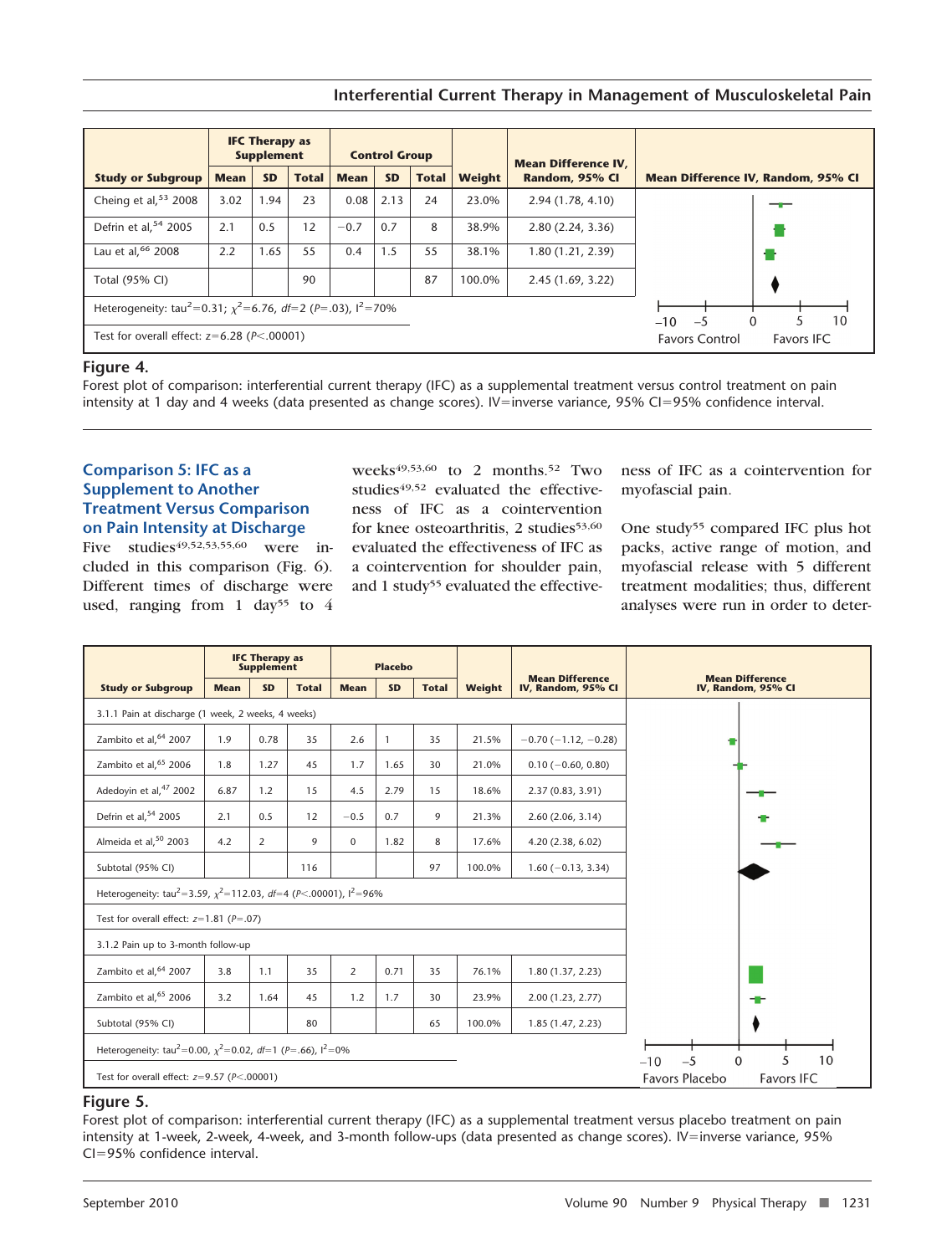|  |  |  |  |  |  | Interferential Current Therapy in Management of Musculoskeletal Pain |  |
|--|--|--|--|--|--|----------------------------------------------------------------------|--|
|--|--|--|--|--|--|----------------------------------------------------------------------|--|

| <b>Study or</b>                                                                             |             |           | <b>IFC as Supplement</b> |             | <b>Comparison</b> |              |        | <b>Mean Difference IV,</b> |                                                                                  |
|---------------------------------------------------------------------------------------------|-------------|-----------|--------------------------|-------------|-------------------|--------------|--------|----------------------------|----------------------------------------------------------------------------------|
| <b>Subgroup</b>                                                                             | <b>Mean</b> | <b>SD</b> | <b>Total</b>             | <b>Mean</b> | <b>SD</b>         | <b>Total</b> | Weight | Random, 95% CI             | <b>Mean Difference IV, Random, 95% CI</b>                                        |
| Adedoyin et al, 49<br>2005                                                                  | 5.07        | 1.39      | 16                       | 4.74        | 1.14              | 15           | 20.1%  | $0.33(-0.56, 1.22)$        |                                                                                  |
| Burch et al, <sup>52</sup> 2008                                                             | 2.79        | 1.32      | 53                       | 2.32        | 1.54              | 53           | 23.1%  | $0.47 (-0.08, 1.02)$       |                                                                                  |
| Cheing et al, $53$<br>2008                                                                  | 3.17        | 1.94      | 23                       | 3.04        | 1.97              | 24           | 18.0%  | $0.13(-0.99, 1.25)$        |                                                                                  |
| Hou et al, 55 2002<br>(B1)                                                                  | 3.34        | 1.14      | 9                        | 0.77        | 1.8               | 21           | 18.5%  | 2.57(1.50, 3.64)           |                                                                                  |
| Taskaynatan et al, <sup>60</sup><br>2007                                                    | 0.8         | 1.49      | 21                       | 1.4         | 1.59              | 26           | 20.2%  | $-0.60$ ( $-1.48$ , 0.28)  |                                                                                  |
| Total (95% CI)                                                                              |             |           | 122                      |             |                   | 139          | 100.0% | $0.55(-0.33, 1.44)$        |                                                                                  |
| Heterogeneity: tau <sup>2</sup> =0.80, $\chi^2$ =20.86, df=4 (P=.0003), l <sup>2</sup> =81% |             |           |                          |             |                   |              |        |                            |                                                                                  |
| Test for overall effect: $z=1.22$ (P=.22)                                                   |             |           |                          |             |                   |              |        |                            | 10<br>$-5$<br>$\Omega$<br>$-10$<br><b>Favors Comparison</b><br><b>Favors IFC</b> |

#### **Figure 6.**

Forest plot of comparison: interferential current therapy (IFC) as a supplemental treatment versus comparison treatment on pain intensity at 1 day, 2 weeks, 4 weeks, and 2 months (data presented as change scores). IV=inverse variance, 95% CI=95% confidence interval.  $B1$ =hot pack + active range of motion.

mine the effect of IFC as a cointervention when compared with all of these modalities (sensitivity analysis). We used the MD to pool the data. In addition, 95% CI and the random-effects model were chosen.

In this comparison, no clear trend favoring either IFC as a cointervention or the comparison treatments was observed for any of the analyses performed (Fig. 6). The pooled MD obtained for the various analyses was  $0.55$  (95% CI=-0.33, 1.44). The mean difference indicated that IFC as a cointervention was no better than other conventional interventions such as exercise, transcutaneous electrical nerve stimulation, or ultrasound plus hot packs at decreasing pain intensity at discharge.

# **Discussion Analysis of the Analgesic Effect of IFC Alone**

The results of this meta-analysis indicate that IFC applied alone as an intervention for musculoskeletal pain is not significantly better than placebo or comparison therapy (ie,

manual therapy, traction, massage) at discharge from physical therapy treatment. However, few included studies (27%) examined the clinical analgesic effectiveness of IFC as a single therapeutic modality, and most did not focus on a specific musculoskeletal disorder. We also observed differences in length of treatment (ie, 1, 2, 3, and 8 weeks) and type of pain (ie, acute or chronic), indicating no consensus on optimal treatment parameters, which potentially contributed to the nonsignificance of the results.

## **Analysis of the Analgesic Effect of IFC as Part of a Multimodal Protocol (Cointerventions)**

An important factor in this metaanalysis was the inclusion and analysis of studies including the application of IFC as a cointervention in a multimodal treatment protocol. This decision was clinically sound because IFC is used mainly as an adjunct treatment. The results of this study indicate that IFC as a cointervention is significantly better than control and placebo for reducing chronic musculoskeletal pain at discharge and at 3 months posttreatment, respectively. The pooled effect for IFC as a cointervention versus control was 2.45 on the VAS  $(95\% \text{ CI} = 1.69, 3.22)$ . According to some authors, this change is considered a clinically meaningful effect for acute painful conditions.<sup>116-119</sup> However, in chronic pain, a more stringent criterion seems to operate because a relative pain reduction of 50% or at least 3 cm on a VAS has been recommended for detecting a clinically successful pain reduction.120,121

In addition, when IFC as a cointervention was compared with placebo at discharge, there was no statistically significant difference between the groups. At 3-month follow-up, IFC as a cointervention obtained a better effect on the VAS, although less pronounced than when compared with a control group (pooled effect=1.85, 95% CI=1.47, 2.23). Thus, it seems that although IFC applied as a cointervention may have a modest analgesic effect, the magni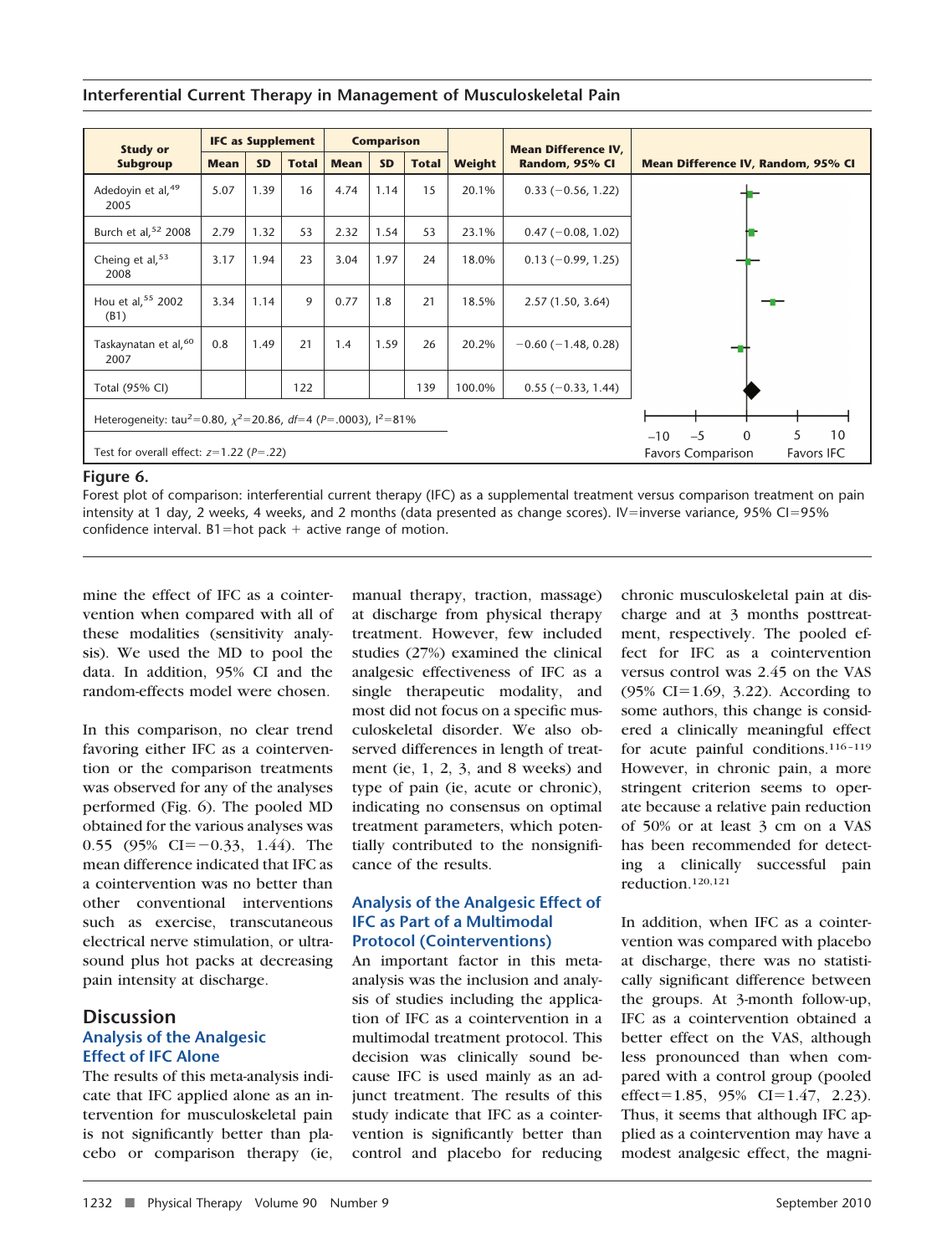tude of the effect is not large enough to be considered clinically relevant when compared with placebo or comparison interventions.

Because this is the first meta-analysis looking at the analgesic effect of IFC, direct comparisons cannot be made. In a previous study, Johnson and Martinson<sup>122</sup> concluded that transcutaneous electrical nerve stimulation, used mainly as an isolated intervention, provided significant pain relief when compared with a placebo intervention in a variety of chronic musculoskeletal conditions. Although methodological differences are present between both metaanalyses, some similarities such as the final sample sizes included, the focus on chronic musculoskeletal conditions, and clinical heterogeneity make the comparison between these 2 meta-analyses worth considering.

Some factors regarding IFC treatment may have accounted for the modest effect size observed. For example, although the stimulation of small-diameter fibers has been demonstrated to produce a more positive effect for chronic pain when compared with the stimulation of largediameter fibers  $(A\beta)$ ,<sup>54</sup> the included studies, regardless of the type of pain, used stimulation parameters that were related mainly to the stimulation of  $\overline{AB}$  fibers and the pain gate mechanism.11,47–50,52,53,56 –58,61,62 Although the stimulation of largediameter fibers is acknowledged to produce a fast onset of analgesia, an important shortcoming is its brief analgesic effect.<sup>123-125</sup> Thus, it is plausible that in chronic pain, which was the dominant condition in this review, the effectiveness of IFC under these stimulation parameters may have been attenuated, resulting in a small effect in reported pain reduction. Further research is needed to evaluate the effect of noxious stimulation (eg, small-diameter fibers)

on IFC effectiveness, especially in chronic pain.

Additionally, IFC has not been applied using a consistent treatment protocol. For example, similar AMF settings  $(\geq 80$  Hz) were considered for treating either acute56,57 or chronic<sup>47,50,53,55,64,65</sup> conditions. Moreover, under the same condition (eg, osteoarthritis), the authors inconsistently applied fixed AMF frequencies (ie,  $80 \text{ Hz}$ )<sup>49</sup> or sweep AMF frequencies (ie,  $1-150$  Hz,  $30-60$ Hz, 0-100 Hz).<sup>52,54,59</sup> Although experimental evidence has challenged the role of AMF as the main analgesic component of IFC,36,37,85,126 inconsistency in the use of this parameter in clinical settings warrants consideration. Based on the current evidence, recommendations for optimal dosage when using IFC are not clear. It seems, however, that clinical evidence supports the fact that AMF should not be the most important parameter for clinical decision making. This fact has been corroborated by recent experimental evidence as well.80 Instead, the use of a sensory level of intensity appears to be a consistent factor for the majority of the studies. Although some variations in the number of treatments and the treatment time exist, it seems that 10 to 20 minutes of application for 2 to 4 weeks with a total of 12 sessions is the most common treatment protocol for IFC.47–51,53,54,59,60,62,64,65

In this systematic review, 16 out of 20 studies evaluated the role of IFC in chronic rather than acute pain. Based on this fact, it seems that IFC has been applied more often in the management of chronic painful conditions. Interestingly, and apparently in contrast to current clinical practice in which IFC is used mostly for short-term pain relief, this metaanalysis provided information regarding potential positive long-term benefits from IFC.64,65

#### **Adverse Effects**

An important safety feature when applying electrotherapy modalities is the report of adverse effects. Although IFC is considered a safe modality, its application has been associated with local adverse effects such as blisters, burns, bruising, and swelling.127,128 Interestingly, only 3 studies52,56,60 included reports of adverse effects as a result of IFC treatment. Two studies<sup>56,60</sup> reported no complications, and one study<sup>52</sup> reported the presence of muscle soreness in one subject. Reporting adverse effects must be mandatory, not only for the safety of patients, but also for the professional integrity of therapists.

## **Methodological Elements Affecting Observed Effect**

Even though the quality of the trials appraised generally was moderate, there are some methodological biases common to these studies that could have had an impact on the results. Selection bias could have existed, as only 9 trials reported appropriate randomization and only 5 trials reported concealment of allocation. Another potentially important bias was the lack of blinding, especially of the patients (9 studies) and assessors (11 studies). The outcome measure for this meta-analysis was pain, which is a subjective outcome and dependent on the subject's report. Trials without appropriate randomization, concealment of allocation, and blinding tend to report an inaccurate treatment effect compared with trials that include these features.<sup>129-131</sup>

Other potential biases that could have affected the observed effects were the lack of an appropriate sample size (only 5 of the trials reported adequate sample size) and the inappropriate handling of withdrawals and dropouts (only 11 trials used intention-to-treat analysis). Reporting clinical significance of results has become a relevant issue to dem-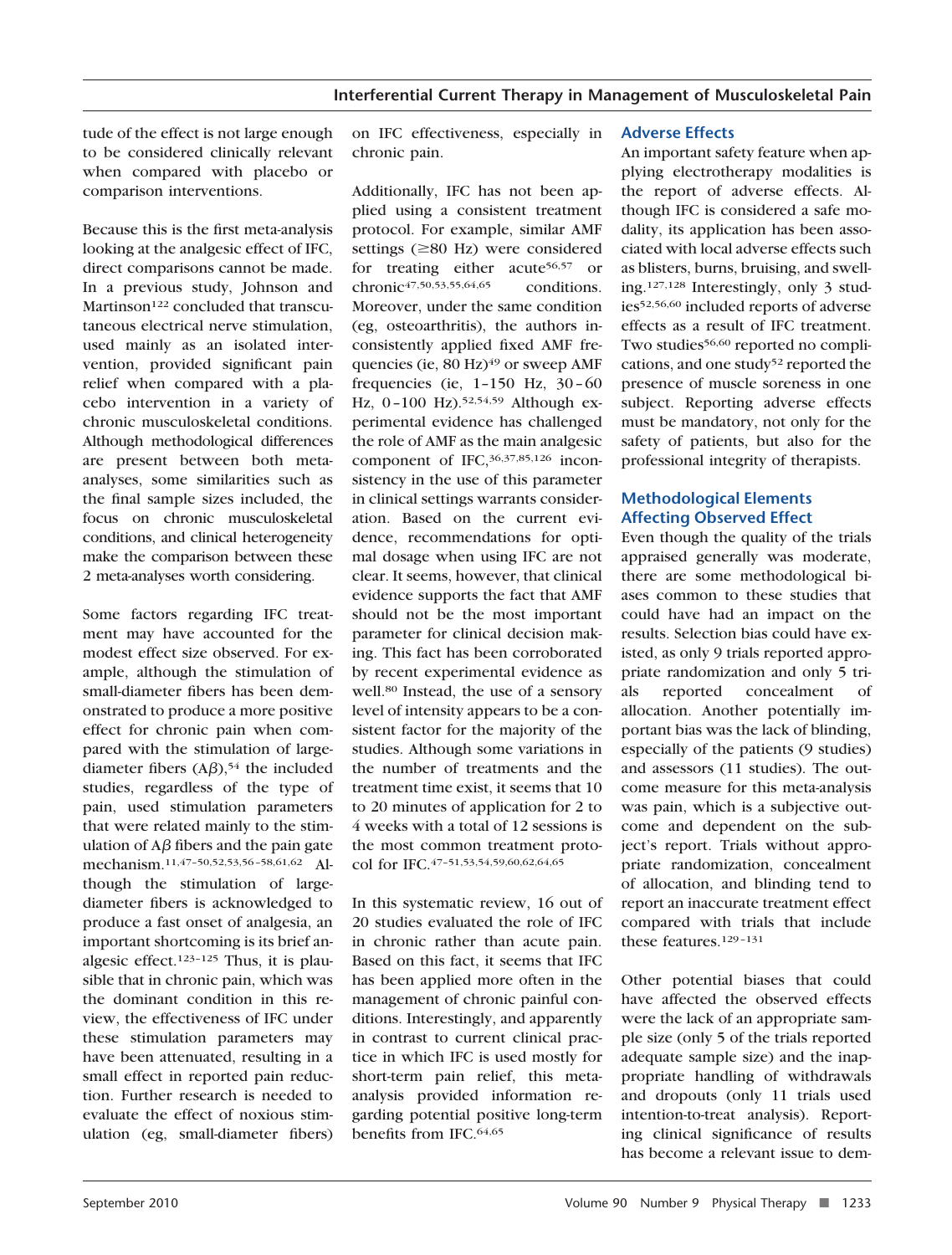onstrate the effectiveness of an intervention. Clinical significance provides the clinician with adequate information regarding the clinical impact of an intervention because it can identify when a meaningful change is produced.132 Despite this message, the report of clinically meaningful changes in the present study was largely neglected, with only 3 studies including this component.56,57,62

The present study used a compilation of items from all of the scales used in the studies in the physical therapy literature. Although some of the scales used in physical therapy (ie, PEDro, Jadad) have been validated in some way, our recent analysis of health scales used to evaluate methodological quality determined that none of these scales are adequate for that use alone.<sup>42</sup> Therefore, it was decided that all of these scales would be used to assess methodological quality, and we used a compilation of items to provide a comprehensive and sensitive evaluation of the quality of individual trials. However, further research investigating methodological predictors for determining trial quality in physical therapy is needed.

#### **Summary of Evidence**

As an isolated treatment, IFC was not significantly better than placebo or other interventions. Conversely, when included in a multimodal treatment plan, IFC displayed a painrelieving effect (VAS reduction of over 2 points) compared with a control condition.

#### **Strengths**

This meta-analysis is the first systematic investigation regarding the painreducing effectiveness of IFC on musculoskeletal pain. A comprehensive search was made of all the published research in this area over a wide range of years (1950 –2010). In addition, authors were contacted in an attempt to have complete information about the selected studies**.** The 20 RCT articles included in this review covered a broad spectrum of acute and chronic musculoskeletal conditions. Interferential current therapy was analyzed as isolated intervention, as well as part of a multimodal treatment plan. In addition, the study provided multiple analyses, including the comparison between IFC and placebo, the comparison between IFC and control, and IFC contrasted to different types of interventions.

# **Limitations**

**Outcome level.** A main limitation of this meta-analysis is the presence of clinical heterogeneity in the study population in most of the comparisons, casting some doubt on the validity of our results.

**Study and review level.** A potential limitation is the omission of non–English-language publications; however, English is considered the primary scientific language. It also has been reported that languagerestricted meta-analyses only minimally overestimate treatment effects  $(\sim 2\%$  on average) compared with language-inclusive meta-analyses.<sup>114</sup> Therefore, language-restricted metaanalyses do not appear to lead to biased estimates of intervention effectiveness.133,134 Applicability of results about the isolated effect of IFC on musculoskeletal pain also is limited, as only 4 studies addressed this issue**.** Another important limitation is that this study included only pain as an outcome measure. It would be important to know whether outcomes such as disability or function could have been modified by the application of IFC.

# **Conclusions Implications for Practice**

Interferential current therapy included in a multimodal treatment plan seems to produce a painrelieving effect in acute and chronic musculoskeletal painful conditions compared with no treatment or placebo. Interferential current therapy combined with other interventions was shown to be more effective than placebo application at the 3-month follow-up in subjects with chronic low back pain. However, it is evident that under this scenario, the unique effect of IFC is confounded by the impact of other therapeutic interventions. Moreover, it is still unknown whether the analgesic effect of IFC is superior to that of these concomitant interventions.

When IFC is applied alone, its effect does not differ from placebo or other interventions (ie, manual therapy, traction, or massage). However, the small number of trials evaluating the isolated effect of IFC, heterogeneity across studies, and methodological limitations identified in these studies prevent conclusive statements regarding its analgesic efficacy.

#### **Implications for Research**

Because only 4 studies that evaluated the isolated effect of IFC were identified, and these studies had mixed results, further research examining this issue is needed, ideally in homogeneous clinical samples. Further research also is needed to study the effect of IFC on acute painful conditions. Also of interest would be the study of the effect of IFC in chronic conditions using a theoretical framework for the selection of parameters associated with suprasegmental analgesic mechanisms (ie, noxious stimulus) instead of sensory stimulation.

Mr Fuentes, Dr Armijo Olivo, and Dr Gross provided concept/idea/research design and writing. Mr Fuentes and Dr Armijo Olivo provided data collection and analysis. Mr Fuentes provided project management. Dr Magee and Dr Gross provided consultation (including review of manuscript before submission).

This study was supported by the Alberta Provincial CIHR Training Program in Bone and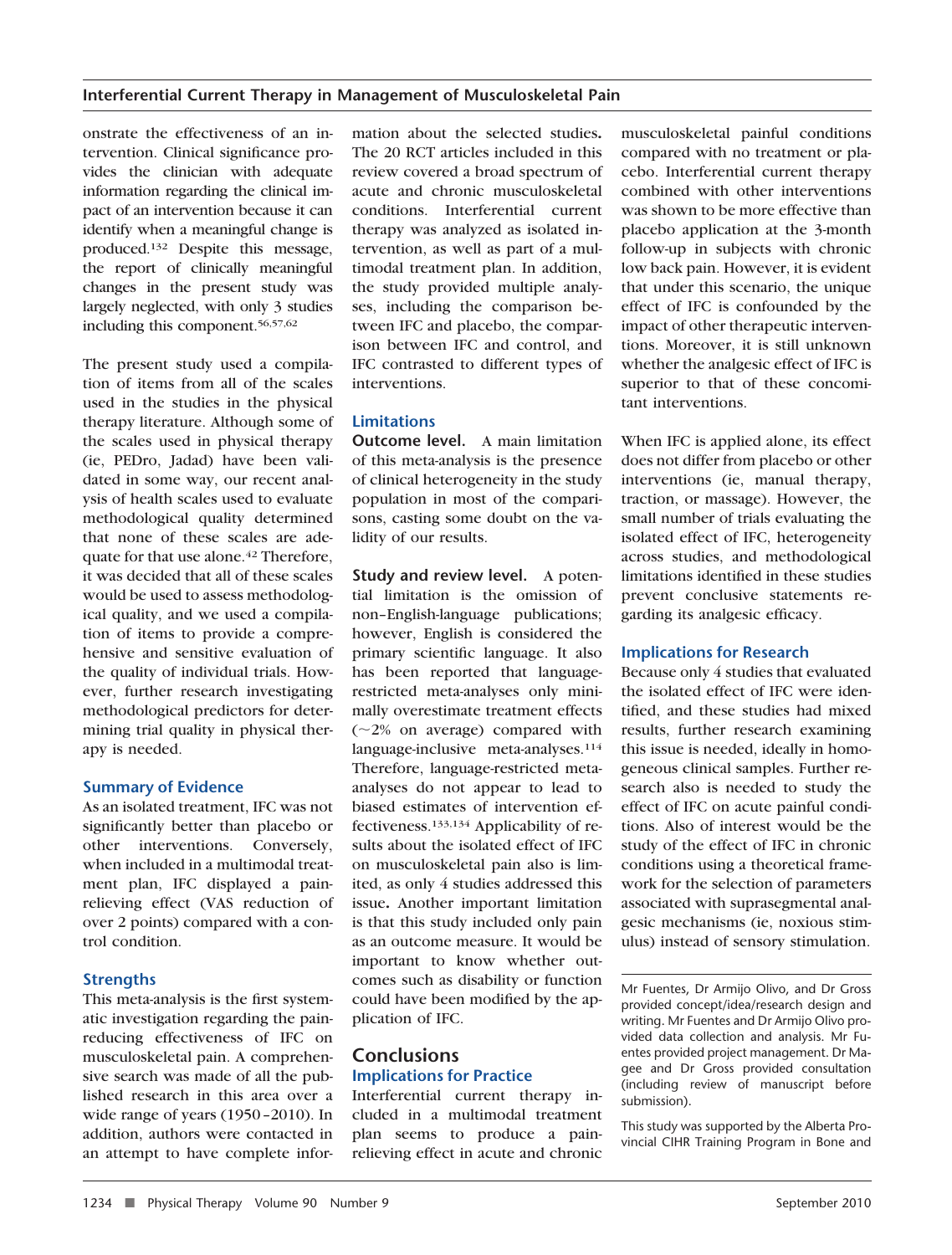Joint Health, an Izaak Walton Killam scholarship to Dr Armijo Olivo from the University of Alberta, the Provost Doctoral Entrance Award to Mr Fuentes from the University of Alberta, the Canadian Institutes of Health Research, the government of Chile (MECE-SUP Program), the University Catholic of Maule, Chile, and the Physiotherapy Foundation of Canada through an Ann Collins Whitmore Memorial Award to Dr Armijo Olivo.

*This article was received October 13, 2009, and was accepted May 14, 2010.*

DOI: 10.2522/ptj.20090335

#### **References**

- **1** Pope GD, Mockett SP, Wright JP. A survey of electrotherapeutic modalities: ownership and use in the NHS in England. *Physiotherapy*. 1995;81:82–91.
- **2** Lindsay DM, Dearness J, McGinley CC. Electrotherapy usage trends in private physiotherapy practice in Alberta. *Physiother Can*. 1995;47:30 –34.
- **3** Lindsay D, Dearness J, Richardson C, et al. A survey of electromodality usage in private physiotherapy practices. *Aust J Physiother*. 1990;36:249 –256.
- **4** Robertson VJ, Spurritt D. Electrophysical agents: implications of their availability and use in undergraduate clinical placements. *Physiotherapy*. 1998; 84:335–344.
- **5** Palmer S, Martin D. Interferential current for pain control. In: Kitchen S, ed. *Electrotherapy Evidence-based Practice*. 11th ed. Edinburgh, Scotland: Churchill Livingstone; 2002:287–298.
- **6** Low J, Reed A. Electrical stimulation of nerve and muscle. In: Low J, Reed A, eds. *Electrotherapy Explained: Principles and Practice*. 3rd ed. Oxford, United Kingdom: Buttherworth-Heinemann; 2000:43–140.
- **7** Nikolova L. Introduction to interferential therapy. In: Nokolova L, ed. *Treatment With Interferential Therapy*. Republic of Singapore: Churchill Livingstone; 1987: 3–16.
- **8** Goats GC. Interferential current therapy. *Br J Sports Med*. 1990;24:87–92.
- **9** Low J, Reed A. Nerve and muscles stimulation. In: Low J, Reed A, eds. *Electrotherapy Explained: Principles and Practice*. 3rd ed. Oxford, United Kingdom: Butterworth-Heinemann; 1990:27–97.
- **10** Nikolova L. The hemodynamic disorders in Sudeck's atrophy and the effect on them of interference therapy [in Russian]. *Vopr Kurortol Fizioter Lech Fiz Kult*. March-April 1992:38 – 41.
- **11** Melzack R, Wall PD. Pain mechanisms: a new theory. *Science*. 1965;150:971–979.
- **12** De Domenico G. Pain relief with interferential therapy. *Aust J Physiother*. 1982;  $28:14 - 18$
- **13** Kroeling P, Gross A, Houghton PE, Cervical Overview Group. Electrotherapy for neck disorders. *Cochrane Database Systematic Reviews.* CD004251.
- **14** Checchia GA, Balboni M, Franchi F, et al. The use of vector field interference currents in the treatment of low back pain associated with muscle tension [in Italian]. *Riabilitazione.* 1991;24:43– 49.
- **15** Checchia GA, Pezzoli R, Gorini L, et al. Electrotherapy in the treatment of shoulder pain [in Italian]. *Riabilitazione.* 1991;24:121–127.
- **16** Gelecek N, Akyol S, Algun C. The comparison of the effect of interferential current and magnetotherapy applications on pain in the patients with ostearthritis of the knee. *Fizyoterapy Rehabilitasyon*. 2000;11:30 –37.
- **17** Kuppardt H, Borgmann H, Kanzler I, et al. Experiences of the application of a stimulation current of medium frequency in chronic low back pain [in German]. *Z Physiother*. 1991;43:151–154.
- **18** Mucha C. Results of a controlled trial to physical therapy of the epicondylopathia humeri [in Slovak]. *Rehabilitacia*. 2002; 35:28 –37.
- **19** Mucha C, Wannske M. Results of a controlled trial to physical therapy of the epicondylopathia humeri [in German]. *Zeitschrift fur Physikalische Medizin Balneologie Med Klimatologie.* 1989;18: 137–147.
- **20** Raimundo A, Brandao D, Lucena K. Comparative study of the analgesic effect between frequencies of interferential current in the fibromyalgia [in Portuguese]. *Fisioterapia em Movimento*. 2004;17: 65–72.
- **21** Tauchmannova H. Treatment of inflammatory rheumatic diseases with interferential currents. *Fysiatricky a Reumatologicky Vestnik.* 1974;52:93–96.
- **22** Tian Y, Kang LG. Rehabilitation unit therapy for lumbar disc protrusion: evaluation of short- and long-term clinical effect and patient compliance. *Journal of Clinical Rehabilitative Tissue Engineering Research*. 2007;11:9902–9905.
- **23** Gerber JM, Herrin SO. Conservative treatment of calcific trochanteric bursitis. *J Manipulative Physiol Ther*.1994;17: 250 –252.
- **24** Moore MK. Upper crossed syndrome and its relationship to cervicogenic headache. *J Manipulative Physiol Ther*. 2004;27:414 – 420.
- **25** Truscott B. Interferential therapy as a treatment for classical migraine: case reports. *Aust J Physiother*. 1984;30:33–35.
- **26** Al Abdulwahab SS, Beatti AM. The effect of prone position and interferential therapy on lumbosacral radiculopathy. *Advances in Physiotherapy*. 2006;8:82– 87.
- **27** Ni Chiosoig F, Hendriks O, Malone J. A pilot study of the therapeutic effects of bipolar and quadripolar interferential therapy, using bilateral osteoarthritis as a model. *Physiother Ire*. 1994;15:3–7.
- **28** Van Tulder M. Randomized trial comparing interferential therapy with motorized lumbar traction and massage in the management of low back pain in a primary care setting [point of view]. *Spine (Phila Pa 1976)*. 1999;24:1584.
- **29** Emberson W. Interferential therapy is safe. *Physiotherapy Frontline*. 1995; 1:10.
- **30** Ganne JM. Interferential therapy. *Aust J Physiother*. 1976;22:101–110.
- **31** Cheing GL, Hui-Chan CW. Analgesic effects of transcutaneous electrical nerve stimulation and interferential currents on heat pain in healthy subjects. *J Rehabil Med*. 2003;35:15–19.
- **32** Johnson MI, Tabasam G. A single-blind placebo-controlled investigation into the analgesic effects of interferential currents on experimentally induced ischaemic pain in healthy subjects. *Clin Physiol Funct Imaging*. 2002;22: 187–196.
- **33** Johnson MI, Tabasam G. An investigation into the analgesic effects of different frequencies of the amplitude-modulated wave of interferential current therapy on cold-induced pain in normal subjects. *Arch Phys MedRehabil*. 2003;84:1387– 1394.
- **34** Johnson MI, Tabasam G. An investigation into the analgesic effects of interferential currents and transcutaneous electrical nerve stimulation on experimentally induced ischemic pain in otherwise painfree volunteers. *Phys Ther*. 2003;83: 208 –223.
- **35** Johnson MI, Tabasam G. A single-blind investigation into the hypoalgesic effects of different swing patterns of interferential currents on cold-induced pain in healthy volunteers. *Arch Phys Med Rehabil*. 2003;84:350 –357.
- **36** Palmer ST, Martin DJ, Steedman WM, Ravey J. Alteration of interferential current and transcutaneous electrical nerve stimulation frequency: effects on nerve excitation. *Arch Phys Med Rehabil*. 1999;80:1065–1071.
- **37** Palmer ST, Martin DJ, Steedman WM, Ravey J. Effects of electric stimulation on C and A delta fiber-mediated thermal perception thresholds. *Arch Phys Med Rehabil*. 2004;85:119 –128.
- **38** Hansjuergens A. Interferential current clarification. *Phys Ther*. 1986;66:1002.
- **39** Johnson MI. Transcutaneous electrical nerve stimulation (TENS) and TENS-like devices: do they provide pain relief? *Pain Reviews*. 2001;8:121–158.
- **40** Noble JG. *Current Use of Interferential Therapy in Physiotherapy Outpatient Departments for Treatment of Low Back Pain* [dissertation]. Jordanstown, Northern Ireland: University of Ulster; 1998.
- **41** Watson T. The role of electrotherapy in contemporary physiotherapy practice. *Man Ther*. 2000;5:132–141.
- **42** Armijo-Olivo SA, Macedo LG, Gadotti IC, et al. Scales to assess the quality of randomized controlled trials: a systematic review. *Phys Ther*. 2008;88:156 –175.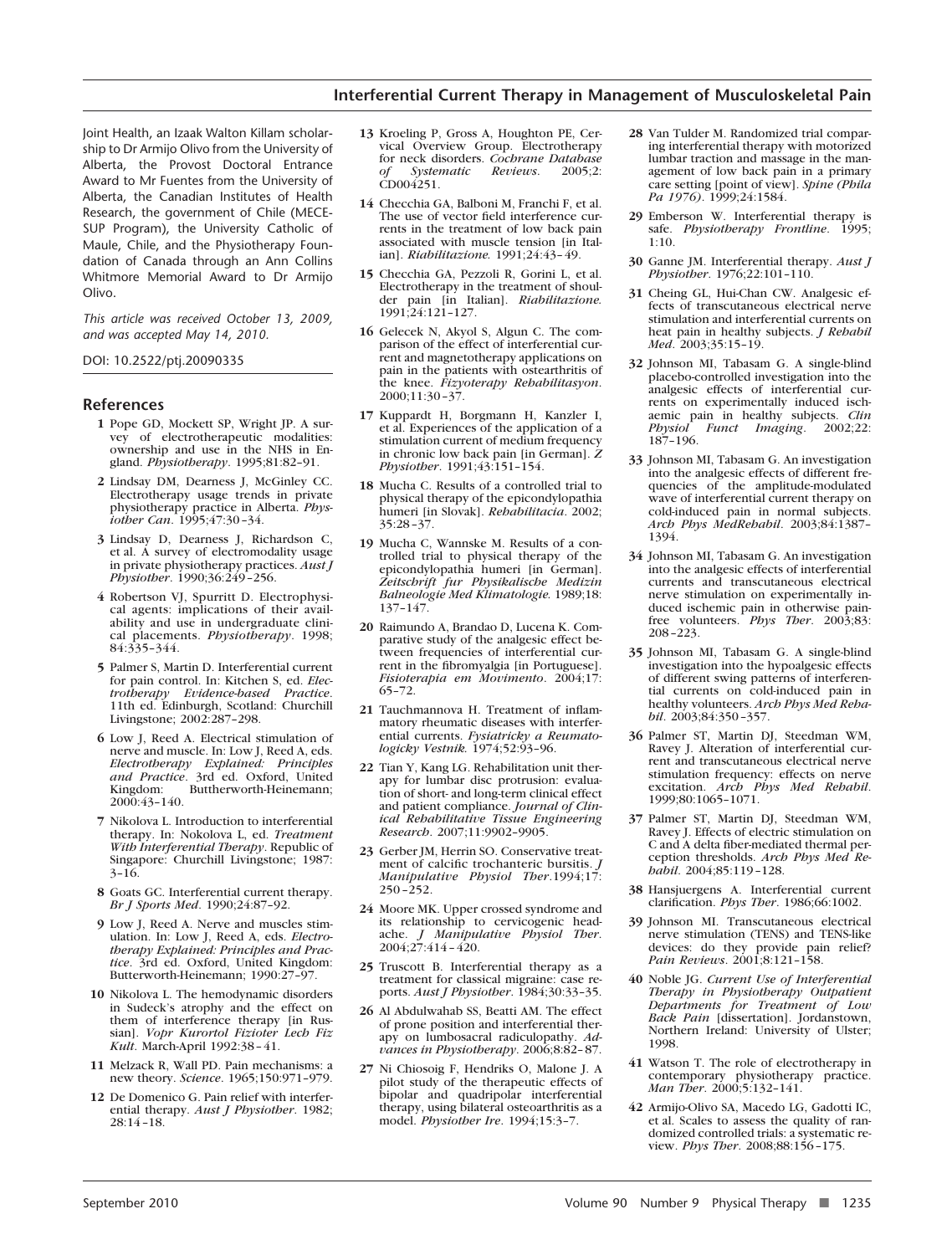- **43** Byrt T. How good is that agreement? *Epidemiology*. 1996;7:561.
- 44 Munro BH. *Statistical Methods Health Care Research*. Philadelphia, PA: Lippincott Williams & Wilkins; 2005.
- **45** Deeks J, Higgins J, Altman D. Analysing data and undertaking meta-analyses. In: Higgins J, Green S, eds. *Cochrane Handbook for Systematic Reviews of Interventions.* Version 5.0.2 [updated September 2009]. Available at: www.cochranehandbook.org. Accessed September 2009.
- **46** Berard A, Bravo G. Combining studies using effect sizes and quality scores: application to bone loss in postmenopausal women. *J Clin Epidemiol*. 1998;51:801– 807.
- **47** Adedoyin RA, Olaogun MO, Fagbeja OO. Effect of interferential current stimulation in management of osteo-arthritic knee pain. *Physiotherapy*. 2002;88:493– 499.
- **48** Adedoyin RA, Olaogun MO, Onipede TO, Ikem IC, et al. Effects of different swing patterns of interferential currents on patients with low back pain: a single control trial. *Fizyoter Rehabil*. 2005;16:61– 66.
- **49** Adedoyin RA, Olaogun MO, Oyeyemi AL. Transcutaneous electrical nerve stimulation and interferential current combined with exercise for the treatment of knee osteoarthritis: a randomised controlled trial. *Hong Kong Physiotherapy Journal*. 2005;23:13–19.
- **50** Almeida TF, Roizenblatt S, Benedito-Silva AA, Tufik S. The effect of combined therapy (ultrasound and interferential current) on pain and sleep in fibromyalgia. Pain. 2003;104:665-672
- **51** Atamaz F, Kirazli Y, Akkoc Y. A comparison of two different intra-articular hyaluronan drugs and physical therapy in the management of knee osteoarthritis. *Rheumatol Int*. 2006;26:873– 878.
- **52** Burch FX, Tarro JN, Greenberg JJ, Carroll WJ. Evaluating the benefits of patterned stimulation in the treatment of osteoarthritis of the knee: a multi-center, randomized, single-blind, controlled study with an independent masked evaluator. *Osteoarthritis and Cartilage*. 2008;16: 865– 872.
- **53** Cheing GL, So EM, Chao CY. Effectiveness of electroacupuncture and interferential electrotherapy in the management of frozen shoulder. *J Rehabil Med*. 2008; 40:166 –170.
- **54** Defrin R, Ariel E, Peretz C. Segmental noxious versus innocuous electrical stimulation for chronic pain relief and the effect of fading sensation during treatment. *Pain*. 2005;115:152–160.
- **55** Hou CR, Tsai LC, Cheng KF, et al. Immediate effects of various physical therapeutic modalities on cervical myofascial pain and trigger-point sensitivity. *Arch Phys Med Rehabil*. 2002;83:1406 –1414.
- **56** Hurley DA, McDonough SM, Dempster M, et al. A randomized clinical trial of manipulative therapy and interferential therapy for acute low back pain. *Spine (Phila Pa 1976)*. 2004;29:2207–2216.
- **57** Hurley DA, Minder PM, McDonough SM, et al. Interferential therapy electrode placement technique in acute low back pain: a preliminary investigation. *Arch Phys Med Rehabil*. 2001;82:485– 493.
- **58** Jarit GJ, Mohr KJ, Waller R, Glousman RE. The effects of home interferential therapy on post-operative pain, edema, and range of motion of the knee. *Clin J Sport Med*. 2003;13:16 –20.
- **59** Quirk AS, Newman RJ, Newman KJ. An evaluation of interferential therapy, shortwave diathermy and exercise in the treatment of osteoarthrosis of the knee. *Physiotherapy*. 1985;71:55–57.
- **60** Taskaynatan MA, Ozgul A, Ozdemir A, *Tan AK, Kalyon TA*. Effects of steroid iontophoresis and electrotherapy on bicipital tendonitis. *Journal of Musculoskeletal Pain*. 2007;15:47–54.
- **61** Taylor K, Newton RA, Personius WJ, Bush FM. Effects of interferential current stimulation for treatment of subjects with recurrent jaw pain. *Phys Ther*. 1987;67:346 –350.
- **62** Van Der Heijden GJ, Leffers P, Wolters PJ, et al. No effect of bipolar interferential electrotherapy and pulsed ultrasound for soft tissue shoulder disorders: a randomised controlled trial. *Ann Rheum Dis*. 1999;58:530 –540.
- **63** Werners R, Pynsent PB, Bulstrode CJ. Randomized trial comparing interferential therapy with motorized lumbar traction and massage in the management of low back pain in a primary care setting. *Spine (Phila Pa 1976)*. 1999;24:1579 – 1584.
- **64** Zambito A, Bianchini D, Gatti D, et al. Interferential and horizontal therapies in chronic low back pain due to multiple vertebral fractures: a randomized, double blind, clinical study. *Osteoporosis Int.* 2007;18:1541–1545.
- **65** Zambito A, Bianchini D, Gatti D, et al. Interferential and horizontal therapies in chronic low back pain: a randomized, double blind, clinical study. *Clin Exp Rheumatol*. 2006;24:534 –539.
- **66** Lau PM, Chow DH, Pope MH. Early physiotherapy intervention in an accident and emergency department reduces pain and improves satisfaction for patients with acute low back pain: a randomised trial. *Aust J Physiother*. 2008;54:243–249.
- **67** Alves-Guerreiro J, Noble JG, Lowe AS, Walsh DM. The effect of three electrotherapeutic modalities upon peripheral nerve conduction and mechanical pain<br>threshold. *Clin Physiol*. 2001;21: Clin Physiol. 704 –711.
- **68** Cramp FL, Noble G, Lowe AS, et al. A controlled study on the effects of transcutaneous electrical nerve stimulation and interferential therapy upon the RIII nociceptive and H-reflexes in humans. *Arch Phys Med Rehabil*. 2000;81:324 – 333.
- **69** Johnson MI, Tabasam G. A double blind placebo controlled investigation into the analgesic effects of inferential currents (IFC) and transcutaneous electrical nerve stimulation (TENS) on cold-induced pain in healthy subjects. *Physiother Theor Pract*. 1999;15:217–233.
- **70** Johnson MI, Wilson H. The analgesic effects of different swing patterns of interferential currents on cold-induced pain. *Physiotherapy*. 1997;83:461– 467.
- **71** Martin DJ, Palmer ST. The effect of beat frequency on perceived comfort during stimulation of healthy subjects with interferential current. *Physiotherapy*. 1996;82:639.
- **72** Minder PM, Noble JG, Alves-Guerreiro J, et al. Interferential therapy: lack of effect upon experimentally induced delayed onset muscle soreness. *Clin Physiol Funct Imaging*. 2002;22:339 –347.
- **73** Ozcan J, Ward AR, Robertson VJ. A comparison of true and premodulated interferential currents. *Arch Phys Med Rehabil*. 2004;85:409 – 415.
- **74** Salsbury L, Johnson M. The analgesic effect of interferential therapy compared with TENS on experimental cold induced pain in healthy subjects. *Physiotherapy*. 1995;81:741.
- **75** Schmitz RJ, Martin DE, Perrin DH, et al. Effect of interferential current on perceived pain and serum cortisol associated with delayed onset muscle soreness. *J Sport Rehabil*. 1997;6:30 –37.
- **76** Stephenson R, Johnson M. The analgesic effects of interferential therapy on coldinduced pain in healthy subjects: a preliminary report. *Physiother Theory Pract*. 1995;11:89 –95.
- **77** Stephenson R, Walker EM. The analgesic effects of interferential (IF) current on cold-pressor pain in healthy subjects: a single blind trial of three IF currents against sham IF and control. *Physiother Theory Pract*. 2003;19:99 –107.
- **78** Tabasam G, Johnson MI. Electrotherapy for pain relief, does it work: a laboratorybased study to examine the analgesic effects of electrotherapy on cold-induced pain in healthy individuals. *Clin Eff Nurs*. 1999;3:14 –24.
- **79** Ward AR, Robertson VJ. Sensory, motor, and pain thresholds for stimulation with medium frequency alternating current. *Arch Phys Med Rehabil*. 1998;79:273– 278.
- **80** Fuentes C J, Armijo-Olivo S, Magee DJ, Gross D. Does amplitude-modulated frequency have a role in the hypoalgesic response of interferential current on pressure pain sensitivity in healthy subjects: a randomised crossover study. *Physiotherapy*. 2010;96:22–29.
- **81** Adedoyin RA, Fadodun T, Andoh C, et al. Effects of trancutaneous electrical nerve stimulation and interferential current on pain threshold in cold induced pain among apparently healthy subjects. *Fizyoterapi Rehabilitasyon*. 2009;20: 33–38.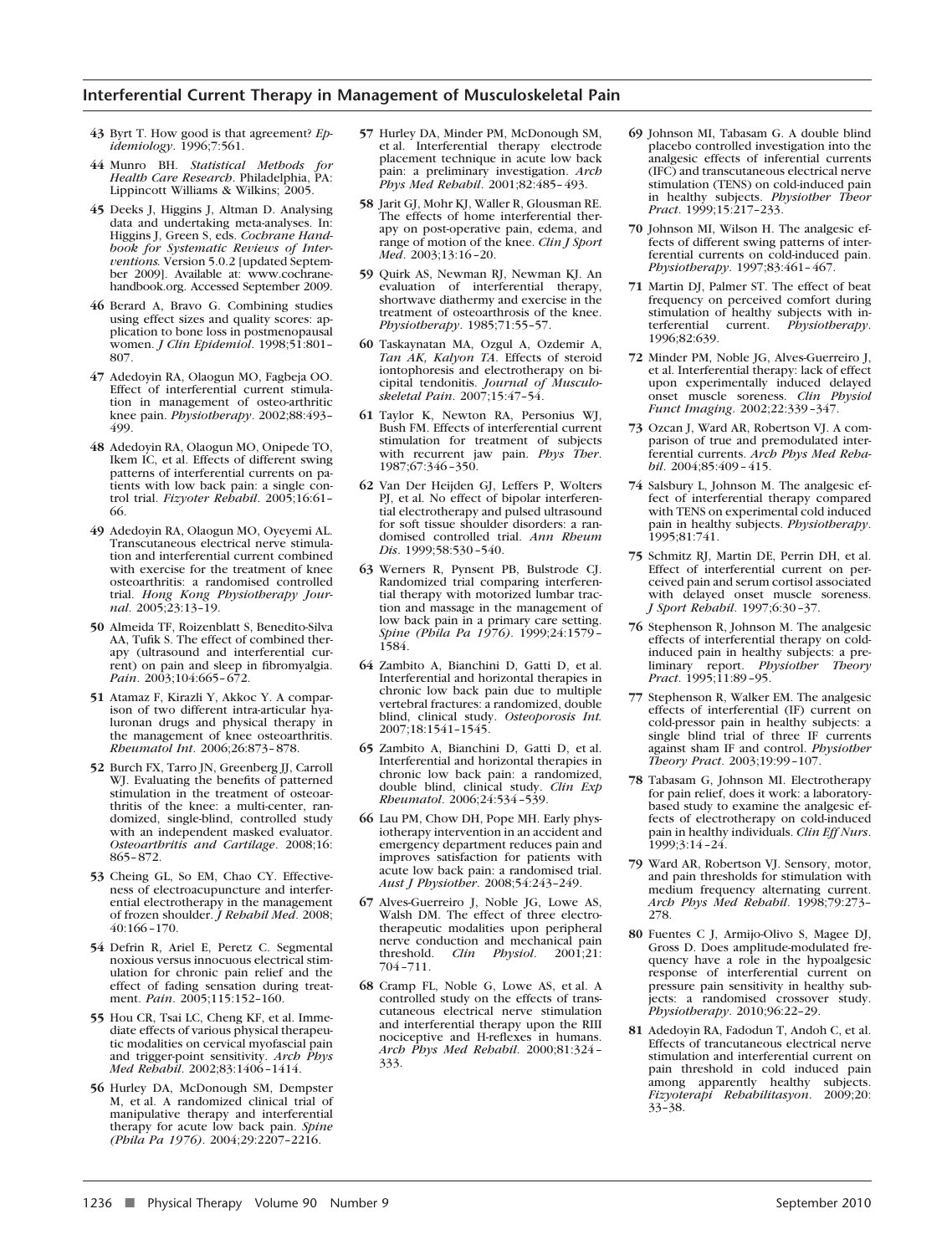- **82** Ward AR, Lucas-Toumbourou S. Lowering of sensory, motor, and pain-tolerance thresholds with burst duration using kilohertz-frequency alternating current electric stimulation. *Arch Phys Med Rehabil*. 2007;88:1036 –1041.
- **83** Hurley DA, Baxter GD, McDonough SM, Walsh DM. An investigation of two interferential therapy electrode placement sites for treatment of low back pain: hypoalgesic and functional disability effects. In: Proceedings of the 13th International Congress of the World Confederation for Physical Therapy. 1999:66.
- **84** Hurley DA, McDonough SM, Baxter GD, et al. A descriptive study of the usage of spinal manipulative therapy techniques within a randomized clinical trial in acute low back pain. *Man Ther*. 2005;10:61– 67.
- **85** Kinnunen M, Alasaarela E. Registering the response of tissues exposed to an interferential electric current stimulation. *Acupunct Electrother Res*. 2004;29: 213–226.
- **86** Lambert HL, Vanderstraeten GG, De Cuyper HJ, et al. Electric current distribution during interferential therapy. *Eur J Phys Rehabil Med*. 1993;3:6 –10.
- **87** Nelson B. Interferential therapy. *Aust J Physiother*. 1981;27:53–56.
- **88** Noble J, Lowe A, Walsh D. Interferential therapy review: mechanisms of analgesic action and clinical usage. *Phys Ther Rev*. 2000;5:239 –245.
- **89** Schwartz RG. Electric sympathetic block: a review of electrotherapy physics. *Advances in Therapy*. 1991;8:1–5.
- **90** Draper DO, Knight KL. Interferential current therapy: often used but misunderstood. *Athletic Therapy Today*. 2006;11: 29 –31.
- **91** Harman K, Fenety A, Hoens A, et al. Physiotherapy and low back pain in the injured worker: an examination of current practice during the subacute phase of healing. *Physiother Can*. 2009;61:88 –106.
- **92** Helmers KM, Irwin KE. Physical therapy as conservative management for cervical pain and headaches in an adolescent with neurofibromatosis type 1: a case study. *J Neurol Phys Ther*. 2009;33:212– 223.
- **93** Lambert I, Tebbs SE, Hill D, et al. Interferential therapy machines as possible vehicles for cross-infection. *J Hosp Infect*. 2000;44:59 – 64.
- **94** Petrofsky J, Laymon M, Prowse M, et al. The transfer of current through skin and muscle during electrical stimulation with sine, square, Russian and interferential waveforms. *J Med Eng Technol*. 2009;33: 170 –181.
- **95** Poitras S, Brosseau L. Evidence-informed management of chronic low back pain with transcutaneous electrical nerve stimulation, interferential current, electrical muscle stimulation, ultrasound, and thermotherapy. *Spine J*. 2008;8:226 –233.
- **96** Satter EK. Third-degree burns incurred as a result of interferential current therapy. *Am J Dermatopathol*. 2008;30:281–283.
- **97** Baltaci G, Ergun N, Bayrakci V. Nonoperative treatment of anterior cruciate ligament injuries. *Sports Exercise and Injury*. 1997;3:160-163.
- **98** Christie AD, Willoughby GL. The effect of interferential therapy on swelling following open reduction and internal fixation of ankle fractures. *Physiother Theory Pract*. 1990;6:3–7.
- **99** Fourie JA, Bowerbank P. Stimulation of bone healing in new fractures of the tibial shaft using interferential currents. *Physiother Res Int*. 1997;2:255–268.
- **100** Indergand HJ, Morgan BJ. Effect of interference current on forearm vascular resistance in asymptomatic humans. *Phys Ther*. 1995;75:306 –312.
- **101** Nussbaum E, Rush P, Disenhaus L. The effects of interferential therapy on peripheral blood flow. *Physiotherapy*. 1990;76:803– 807.
- **102** Savery F, Ortiz AA, May HU. Clinical applications and effects of Endosan therapy and Interferential therapy on diabetic neuropathy with gangrene of the toe. *Advances in Therapy*. 1990;7:283–288.
- **103** Chase J, Robertson VJ, Southwell B, et al. Pilot study using transcutaneous electrical stimulation (interferential current) to treat chronic treatment-resistant constipation and soiling in children. *J Gastroenterol Hepatol*. 2005;20:1054 –1061.
- **104** Demirturk F, Akbayrak T, Karakaya I, et al. Interferential current versus biofeedback results in urinary stress incontinence. *Swiss Med Wkly*. 2008;138:317–321.
- **105** Noble JG, Henderson G, Cramp AF, et al. The effect of interferential therapy upon cutaneous blood flow in humans. *Clin Physiol*. 2000;20:2–7.
- **106** Esmat N. Treatment of arthrosis deformans by simultaneous application of interferential current and ultrasonic waves. *J Egypt Med Assoc*. 1975;58:328 –333.
- **107** Shafshak TS, El-Sheshai AM, Soltan HE. Personality traits in the mechanisms of interferential therapy for osteoarthritic knee pain. *Arch Phys Med Rehabil*. 1991; 72:579 –581.
- **108** Walker UA, Uhl M, Weiner SM, et al. Analgesic and disease modifying effects of interferential current in psoriatic arthritis. *Rheumatol Int*. 2006;26:904 –907.
- **109** Lee JC, Lin DT, Hong CZ. The effectiveness of simultaneous thermotherapy with ultrasound and electrotherapy with combined AC and DC current on the immediate pain relief of myofascial trigger points. *Journal of Musculoskeletal Pain*. 1997;5:81–90.
- **110** Morris RH. Medial tibial syndrome: a treatment protocol using electric current. *Chiropractic Sports Medicine*. 1991;5:5– 8.
- **111** Jorge S, Parada CA, Feireira SH, Tambeli CH. Interferential therapy produces antinociception during application in various models of inflammatory pain. *Phys Ther*. 2006;86:800 – 808.
- **112** Martin D, Palmer S. Interferential current as an adjunct to exercise and mobilisation in the treatment of proximal humerus fracture pain: lack of evidence of an additional effect. *Physiotherapy*. 2000;86:147–147.
- **113** Sidenco EL, Dragoi E, Scheau V. Efficiency of medium frequency electroanalgesia in cervicogenic headache. *J Neurol Sci*. 1997;150(suppl 1):S201–S202.
- **114** Young SL, Woodbury MG, Fryday-Field K. Efficacy of interferential current stimulation alone for pain reduction in patients with osteoarthritis of the knee: a randomized placebo control trial. *Phys Ther*. 1991;71(suppl):S252–S261.
- **115** McDowell I. The theoretical and technical foundations of health measurements. In: McDowell I, ed. *Measuring Health*. 3rd ed. New York, NY: Oxford University Press; 2006:10-54.
- **116** Gallagher EJ, Liebman M, Bijur PE. Prospective validation of clinically important changes in pain severity measured on a visual analog scale. *Ann Emerg Med*. 2001;38:633– 638.
- **117** Kelly AM. Does the clinically significant difference in visual analogue scale pain scores vary with gender, age, or cause of<br>pain? Acad Emerg Med. 1998:5: pain? *Acad Emerg Med*. 1998;5: 1086 –1090.
- **118** Kelly AM. Setting the benchmark for research in the management of acute pain in emergency departments. *Emerg Med*. 2001;13:57– 60.
- **119** Todd KH, Funk KG, Funk JP, Bonacci R. Clinical significance of reported changes in pain severity. *Ann Emerg Med*. 1996; 27:485– 489.
- **120** Farrar JT, Young JP Jr, LaMoreaux L, et al. Clinical importance of changes in chronic pain intensity measured on an 11-point numerical pain rating scale. *Pain*. 2001;94:149 –158.
- **121** Forouzanfar T, Weber WE, Kemler M, Van Kleef M. What is a meaningful pain reduction in patients with complex regional pain syndrome type 1? *Clin J Pain*. 2003;19:281–285.
- **122** Johnson M, Martinson M. Efficacy of electrical nerve stimulation for chronic musculoskeletal pain: A meta-analysis of ran-<br>domized controlled trials. Pain. domized controlled trials. *Pain*. 2007;130:157–165.
- **123** Devor M. Peripheral and central nervous system mechanisms of sympathetic related pain. *Pain Clinic*. 1995;8:5–14.
- **124** Sato A, Schmidt RF. Somatosympathetic reflexes: afferent fibers, central pathways, discharge characteristics. *Physiol Rev*. 1973;53:916 –947.
- **125** Sjolund L, Eriksson M, Loeser J. Transcutaneous and implanted electric stimulation of pheripheral nerves. In: Bonica JJ, ed. *The Management of Pain*. Philadelphia, PA: Lea & Febiger; 1990:1852–1861.
- **126** Fuentes C J, Armijo-Olivo S, Magee DJ, Gross D. Does amplitude-modulated frequency have a role in the hypoalgesic response of interferential current on pressure pain sensitivity in healthy subjects: a randomised crossover study. *Physiotherapy*. 2010;96:22–29.